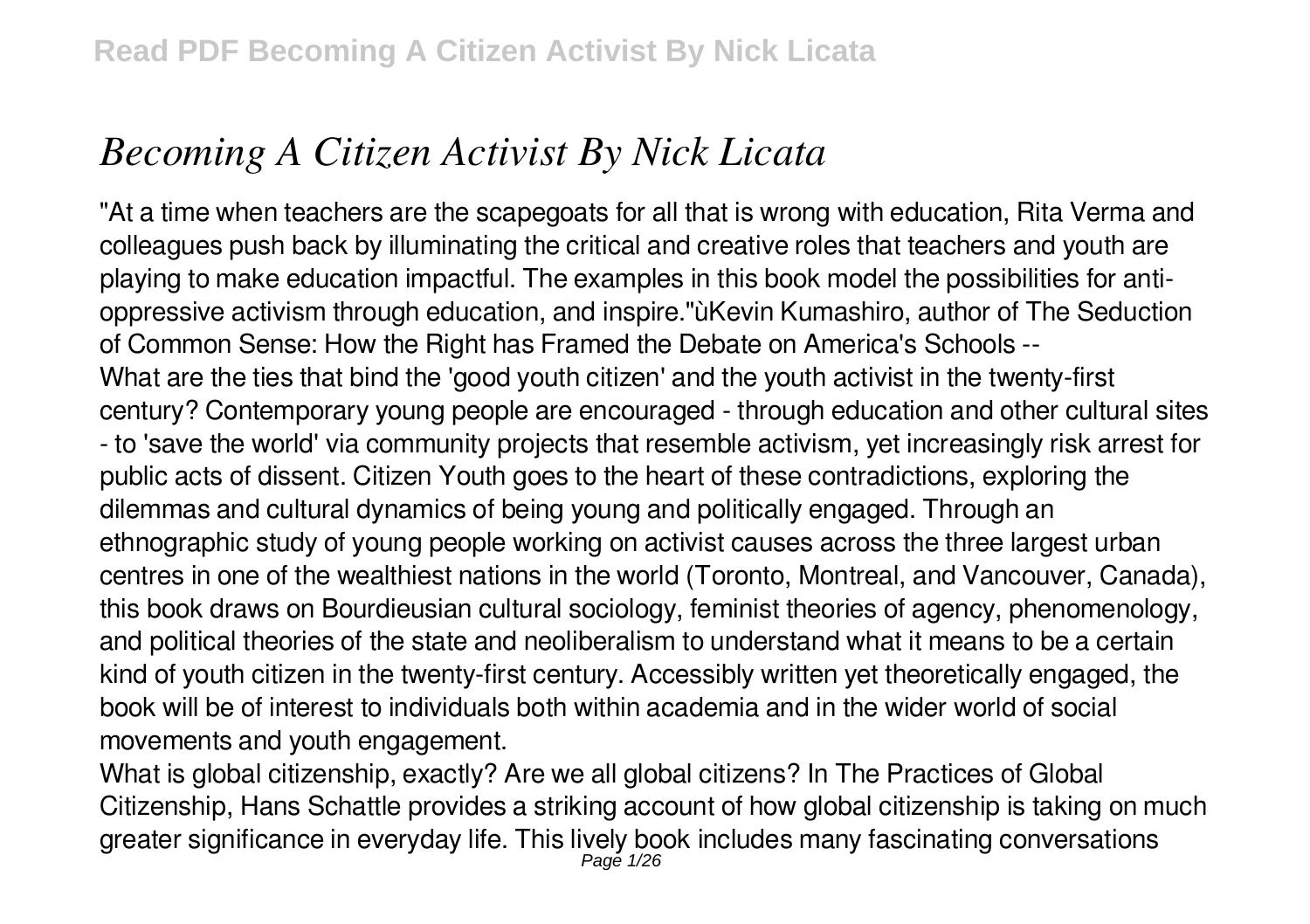with global citizens all around the world. Their personal stories and reflections illustrate how global citizenship relates to important concepts such as awareness, responsibility, participation, cross-cultural empathy, international mobility, and achievement. Now more than ever, global citizenship is being put into practice by schools, universities, corporations, community organizations, and government institutions. This book is a must-read for everyone who participates in global events-all of us.

"Shaw provides the definitive account of the historic national campaign to reform Nike's labor practices. . . . A must read for everyone seeking to achieve greater social and economic fairness in the 21st century."--Medea Benjamin, Co-Director, Global Exchange.

Be the Change

A Guide to Strategies

Online Activism

Beyond Eurocentrism

Social Change Through Social Media

A Biography

Becoming a Citizen Activist

*This collection reflects on the emerging phenomenon of 'selfie citizenship', which capitalises on individual visibility and agency, at the time when citizenship itself is increasingly governed through biometrics and large-scale dataisation. Today we are witnessing a global rise of politicised selfies: photographs of individuals with handwritten notes or*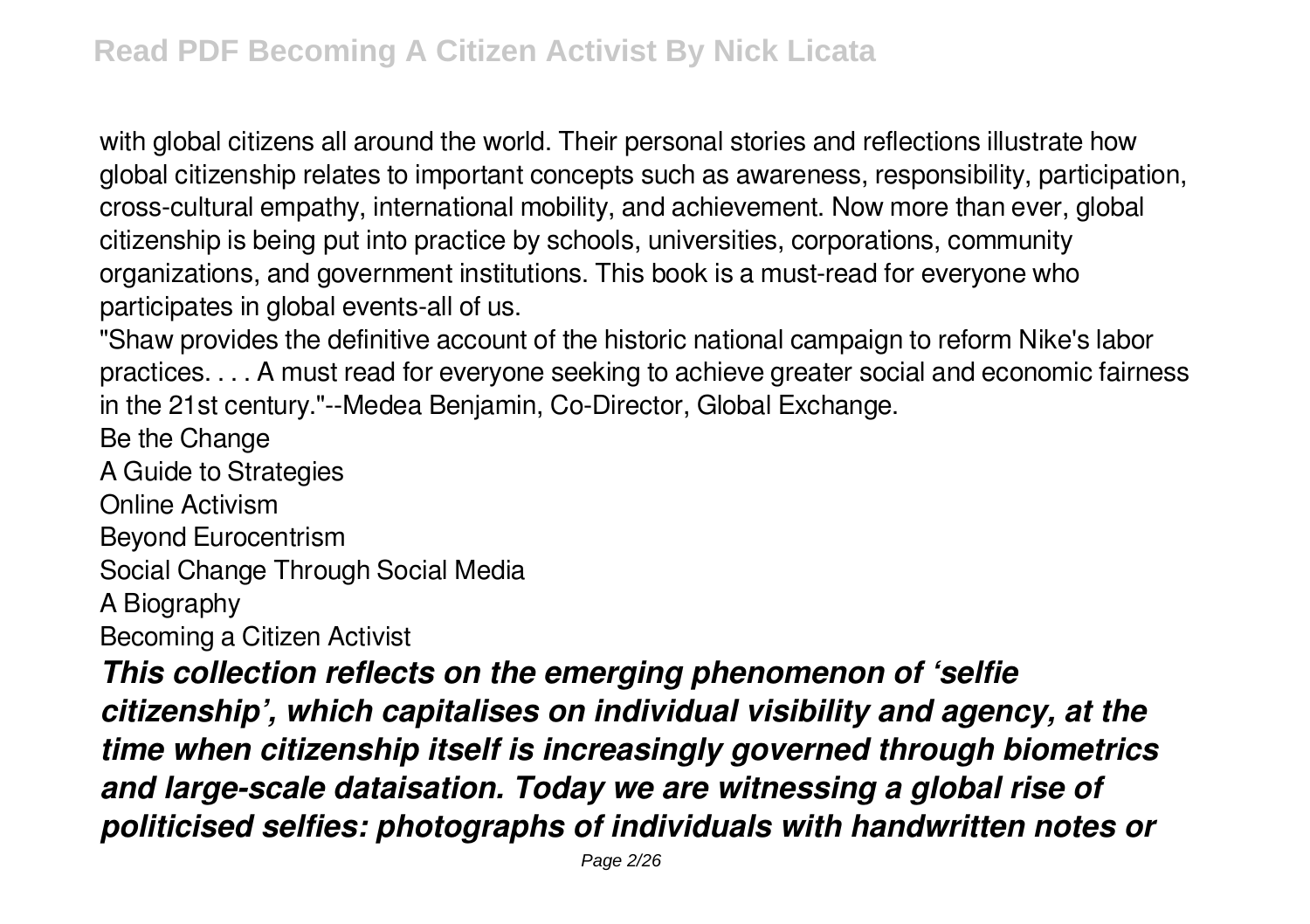*banners, various selfie memes and hashtag actions, spread on social media in actions of protest or social mobilistion. Contributions in this collection range from discussions of citizen engagement, to political campaigning, to selfies as forms of citizen witnessing, to selfies without a face. The chapters cover uses of selfies by activists, tourists and politicians, victims and survivors, adults and children, in a broad range of geopolitical locations –China, Germany, Iran, Nepal, Pakistan, Singapore, South Korea, Sweden, the UK and the US. Written by an international and interdisciplinary group of authors, from senior professors to junior scholars, artists, graduate students and activist, the book is aimed at students, researchers, and media practitioners.*

*Only a decade ago, the notion that museums, galleries and heritage organisations might engage in activist practice, with explicit intent to act upon inequalities, injustices and environmental crises, was met with scepticism and often derision. Seeking to purposefully bring about social change was viewed by many within and beyond the museum community as inappropriately political and antithetical to fundamental professional values. Today, although the idea remains controversial, the way we think about the roles and responsibilities of museums as knowledge based,* Page 3/26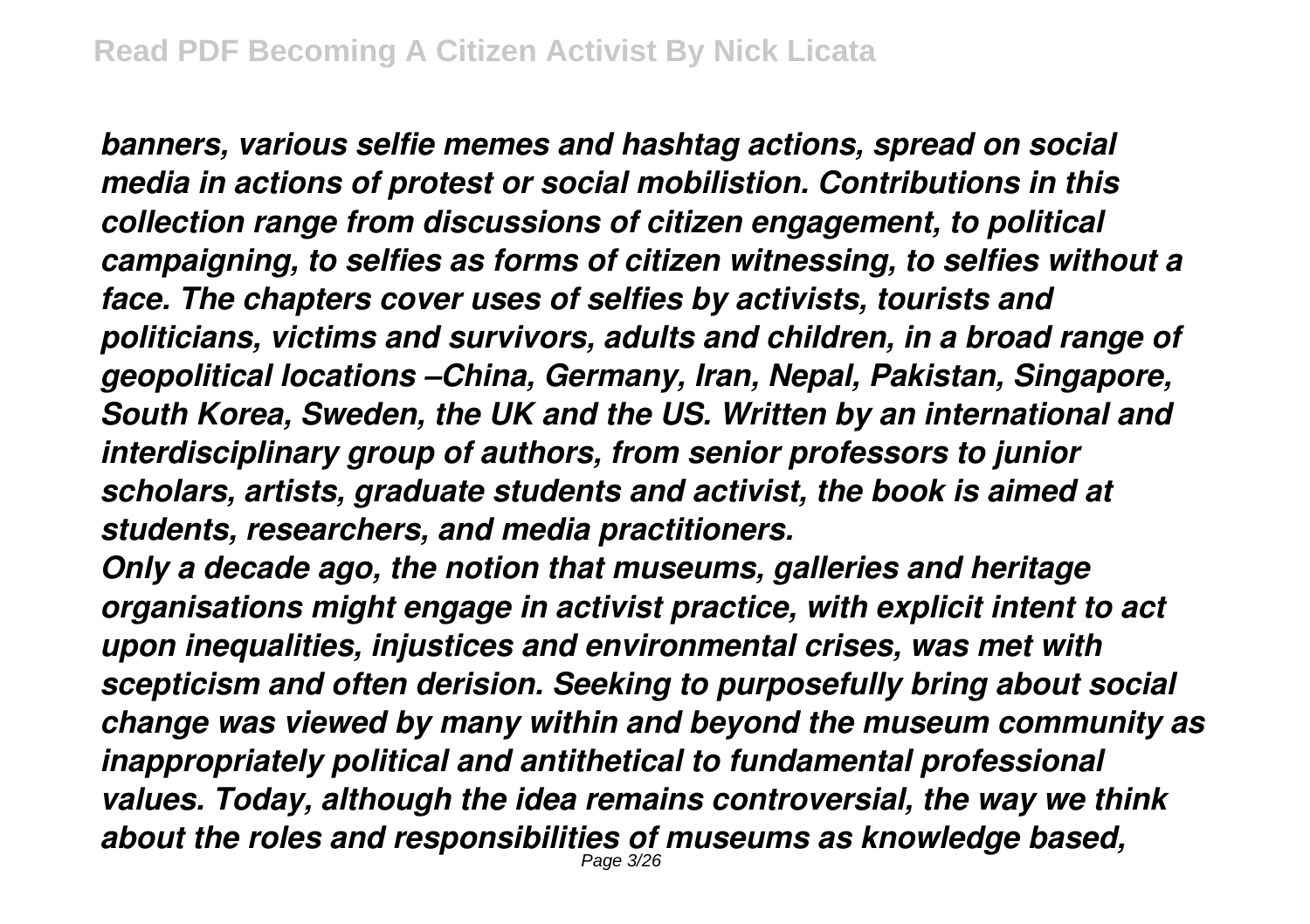*social institutions is changing. Museum Activism examines the increasing significance of this activist trend in thinking and practice. At this crucial time in the evolution of museum thinking and practice, this groundbreaking volume brings together more than fifty contributors working across six continents to explore, analyse and critically reflect upon the museum's relationship to activism. Including contributions from practitioners, artists, activists and researchers, this wide-ranging examination of new and divergent expressions of the inherent power of museums as forces for good, and as activists in civil society, aims to encourage further experimentation and enrich the debate in this nascent and uncertain field of museum practice. Museum Activism elucidates the largely untapped potential for museums as key intellectual and civic resources to address inequalities, injustice and environmental challenges. This makes the book essential reading for scholars and students of museum and heritage studies, gallery studies, arts and heritage management, and politics. It will be a source of inspiration to museum practitioners and museum leaders around the globe. Spaulding provides a full biography and a critical analysis of the work of the man who introduced the general public to photography as art.* Page 4/26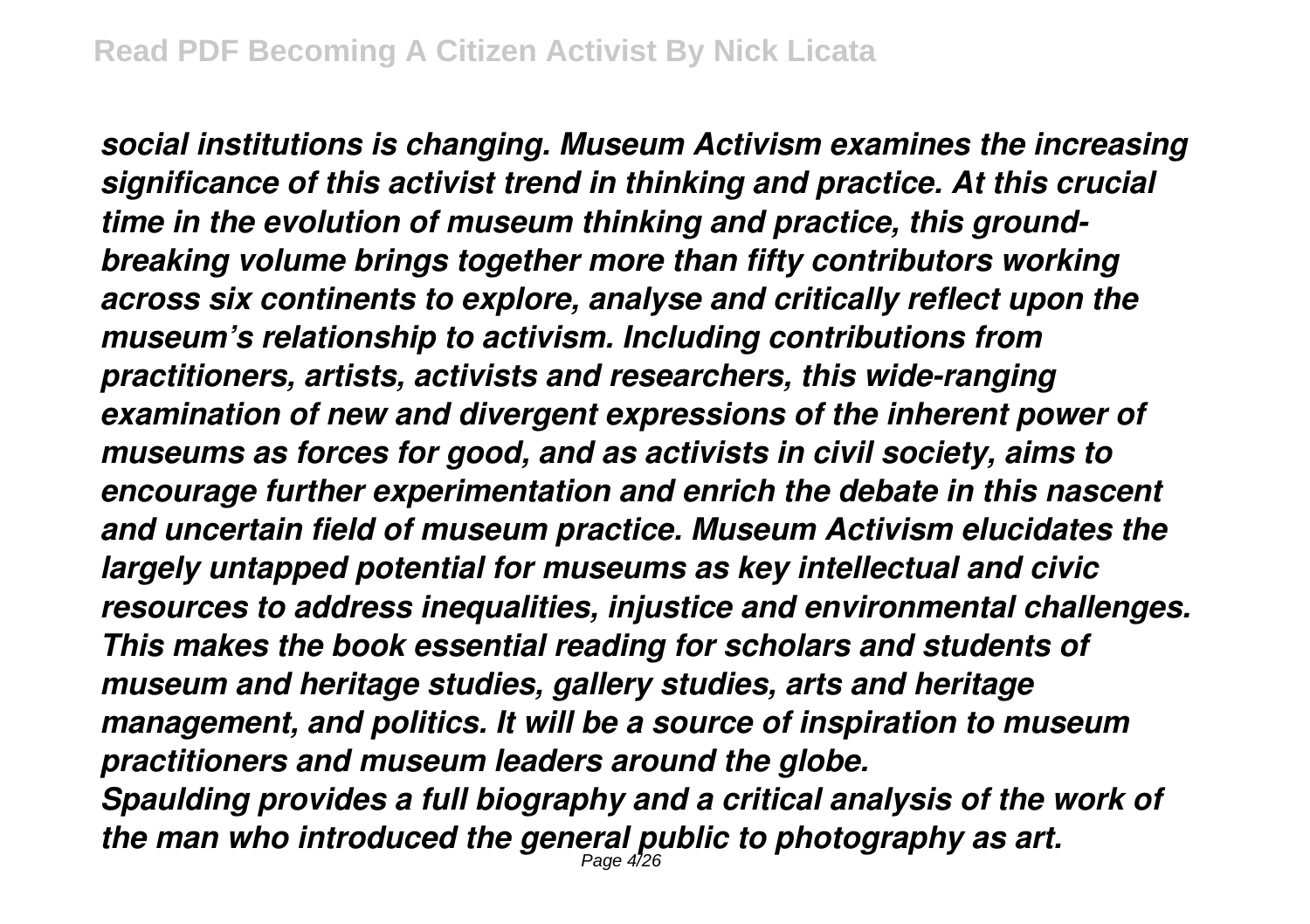*This is the first authoritative reference work to map the multifaceted and vibrant site of citizen media research and practice, incorporating insights from across a wide range of scholarly areas. Citizen media is a fastevolving terrain that cuts across a variety of disciplines. It explores the physical artefacts, digital content, performative interventions, practices and discursive expressions of affective sociality that ordinary citizens produce as they participate in public life to effect aesthetic or socio-political change. The seventy-seven entries featured in this pioneering resource provide a rigorous overview of extant scholarship, deliver a robust critique of key research themes and anticipate new directions for research on a variety of topics. Cross-references and recommended reading suggestions are included at the end of each entry to allow scholars from different disciplinary backgrounds to identify relevant connections across diverse areas of citizen media scholarship and explore further avenues of research. Featuring contributions by leading scholars and supported by an international panel of consultant editors, the Encyclopedia is essential reading for undergraduate and postgraduate students as well as researchers in media studies, social movement studies, performance studies, political science and a variety of other disciplines across the* Page 5/26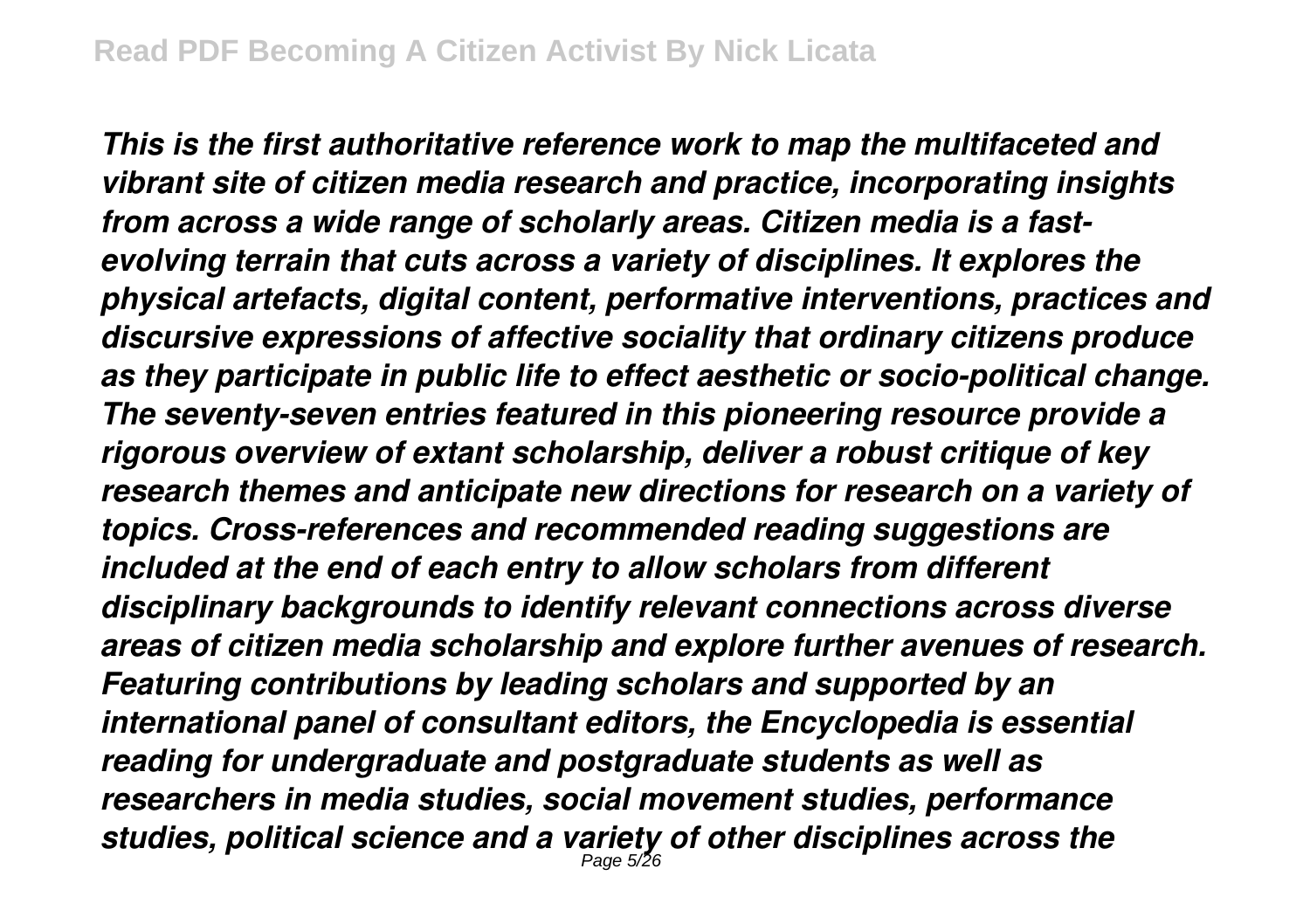*humanities and social sciences. It will also be of interest to non-academics involved in activist movements and those working to effect change in various areas of social life. Activist Science and Technology Education Make Blackout Poetry Student Power, Democracy and Revolution in the Sixties Beyond Resistance! Youth Activism and Community Change Film, Religion and Activist Citizens Stories, Strategies, & Advice for Changing Our World How to Save Lives and Reduce Injuries - a Citizen Activist Guide to Effectively Fight Drunk Driving This book introduces the concept of 'act of citizenship' and in doing so, re-orients*

*the study of what it means to be a citizen. Isin and Nielsen show that an 'act of citizenship' is the event through which subjects constitute themselves as citizens. They claim that such an act involves both responsibility and answerability, but is ultimately irreducible to either. This study of citizenship is truly interdisciplinary, drawing not only on new developments in politics, sociology, geography and anthropology, but also on psychoanalysis, philosophy and history. Ranging from Antigone and Socrates in the ancient world to checkpoints, euthanasia and flash mobs in the modern one, the 'acts' and chapters here build up a dynamic and wide-*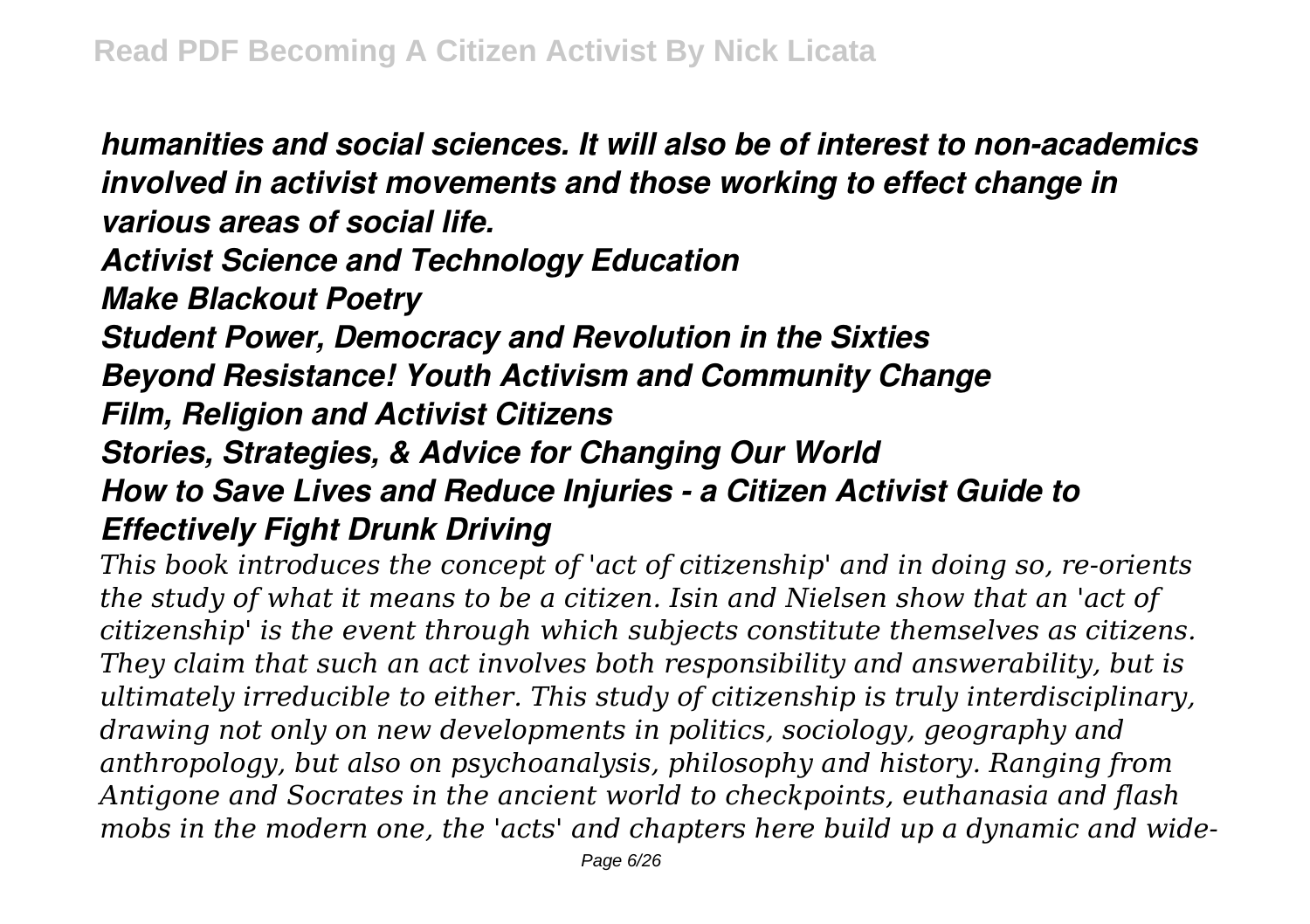*ranging picture. Acts of Citizenship provides important new insights for all those concerned with the relationship between individuals, groups and polities. Were the occupations of 2010–11 – from Spain to Tahrir Square to Occupy Wall Street – a success or failure? Are they the model for urban radical politics? This book challenges common understandings and underlying assumptions of what constitutes activism and resistance. It proposes a critical urban theory of politics and citizenship that is grounded in the city as it is inhabited. For those who are marginalized, the city is a double-edged sword of oppression and emancipation. This book argues for an intersectional approach that actively dismantles hierarchies and embraces a wider range of acts of resistance and creative transformation, one in which we recognize these acts of citizenship as a form of constitutionalism. Wood reframes the theorization of protest and of the city, 'postpolitical' literature and the history of protest, and Marxist and anarchist ideas about the time and space of politics. Through this, she adopts a unique approach to provide new theoretical insights and challenges to post-political thinking. This book will be valuable reading for those interested in political, urban and social geography, in addition to political economy and progressive politics in the urban context.*

*At a time of escalating conflict between states and NGOs engaged in migrant search and rescue operations across the Mediterranean, this book explores the emerging trend of citizen-led forms of helping others at the borders of Europe. In recent years, Europe's borders have become new sites of intervention for*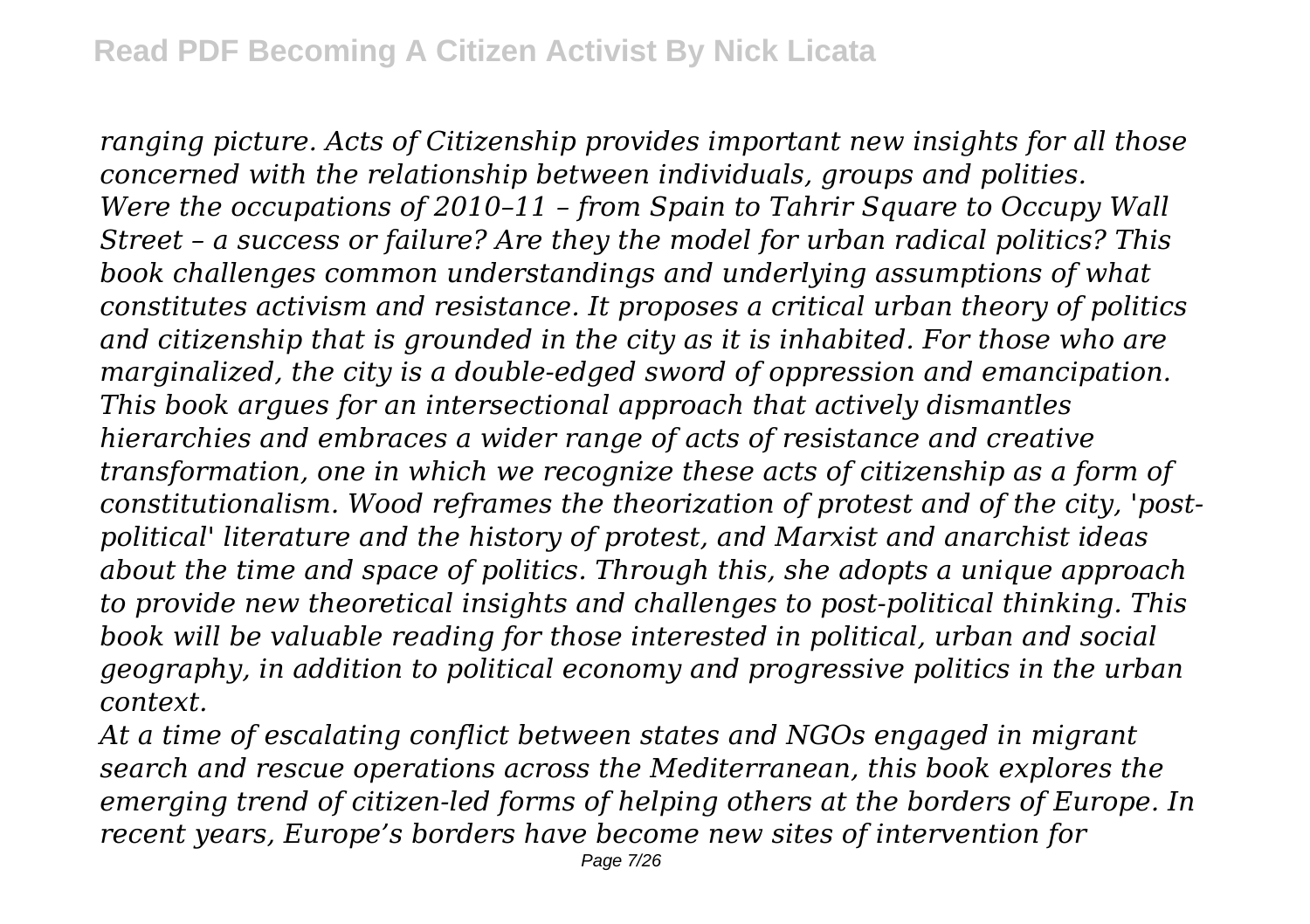*traditional humanitarian actors and governmental agencies, but also, increasingly, for volunteer and activist initiatives led by "ordinary" citizens. This book sets out to interrogate the shifting relationship between humanitarianism, the securitization of border and migration regimes, and citizenship. Critically examining the "do it yourself" character of refugee aid practices performed by non-professionals coming together to help in informal and spontaneous manners, the volume considers the extent to which these new humanitarian practices challenge established conceptualisations of membership, belonging, and active citizenship. Drawing on case studies from countries around Europe including Greece, Turkey, Italy, France and Russia, this collection constitutes an innovative and theoretically engaged attempt to bring the field of humanitarian studies into dialogue with studies of grassroots refugee aid and, more explicitly, with political forms of solidarity with migrants and refugees which fall between aid and activism. This book is key reading for advanced students and researchers of humanitarian aid, European migration and refugees, and citizen-led activism. Becoming a Citizen ActivistStories, Strategies, & Advice for Changing Our WorldSasquatch Books*

*Citizen Activist Handbook*

*A Citizen Activist Guide to Effectively Fight Drunk Driving*

*Strategic Citizen*

*Ansel Adams and the American Landscape*

*A Framework for Creating Justice Citizens*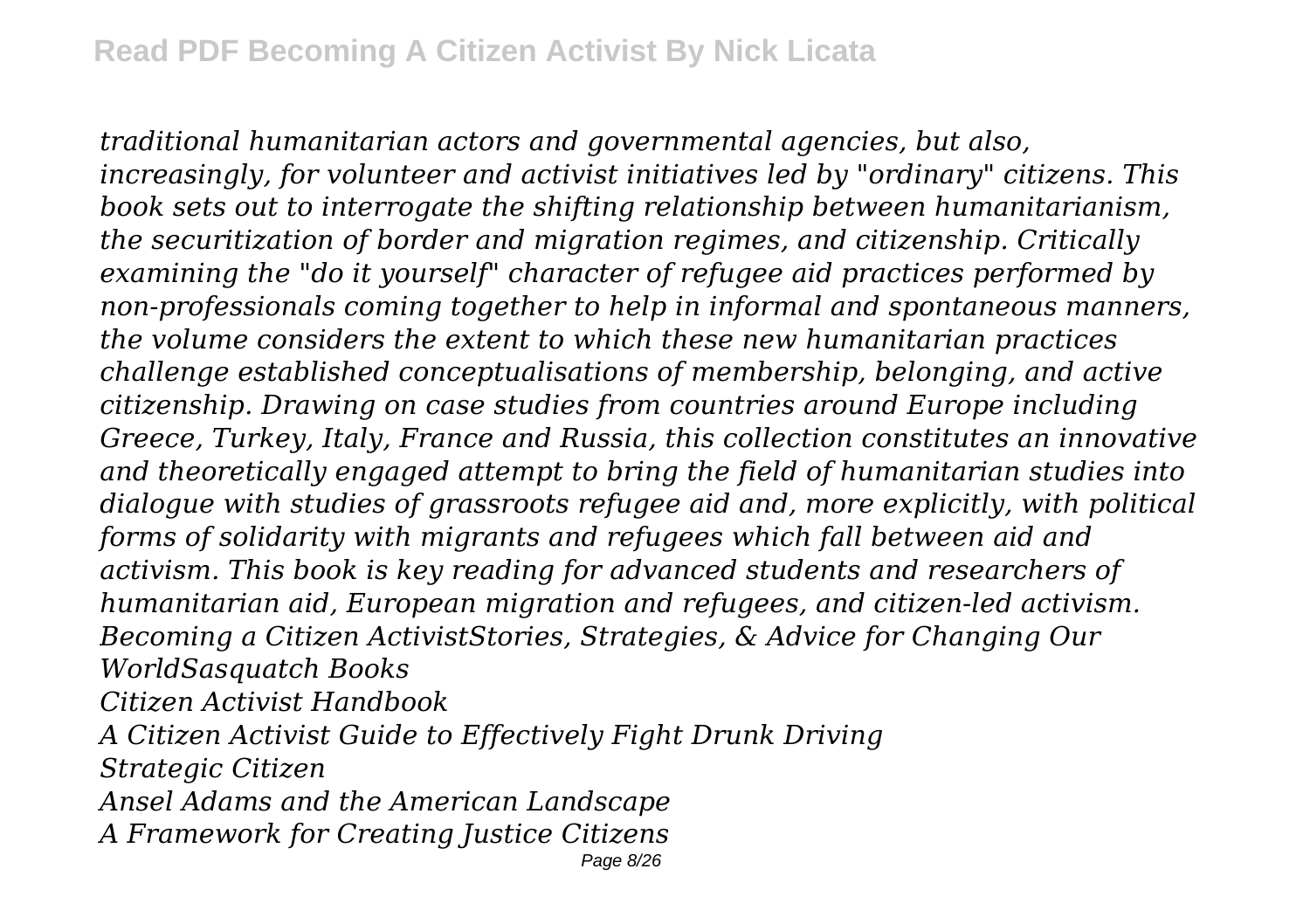# *Activist Citizenship in Southeast Europe*

*Activist Citizenship Education*

*Are you an aspiring activist or a curious community member? Then this is the perfect e-guide for you! Young people around the world are more aware than ever before of social, cultural, and environmental issues. They want their voices to be heard. They are keen to step up and make a difference. Includes carefully curated and expert-written content, this fun illustrated eguide helps young people explore the global issues that matter most to them and shows them practical ways to actively participate in their local community and the wider world. The ebook helps them discover how to be respectful online, understand why we pay taxes, and even campaign to clean a local beach! From tricky topics such as fake news, racism, ableism, and the climate crisis, to compelling stories of young leaders sparking change, this book explains how to make a difference at every level - at home, in the local community, and globally. Lively graphics and thought-provoking text highlight how young people can be part of a community and train in specific careers to do so, inspiring them to take up the responsibilities of citizenship. How To Be A Global Citizen is essential reading for tomorrow's active global citizens.*

*"A new philosophy of organizing is afoot in the land. It works with, as well as opposing, City Hall. It forms ongoing relationships. It takes the long view. It works from the bottom up. It deliberates about ends and means. It crafts voluntary agreements. It fosters common work. After reading this book, you think, 'Maybe we are entering a new era of citizen activism and selfgovernment.' We've learned. I recommend this book to any activist, and to anyone who wants to understand activism in America."—Jane Mansbridge, Adams Professor of Political*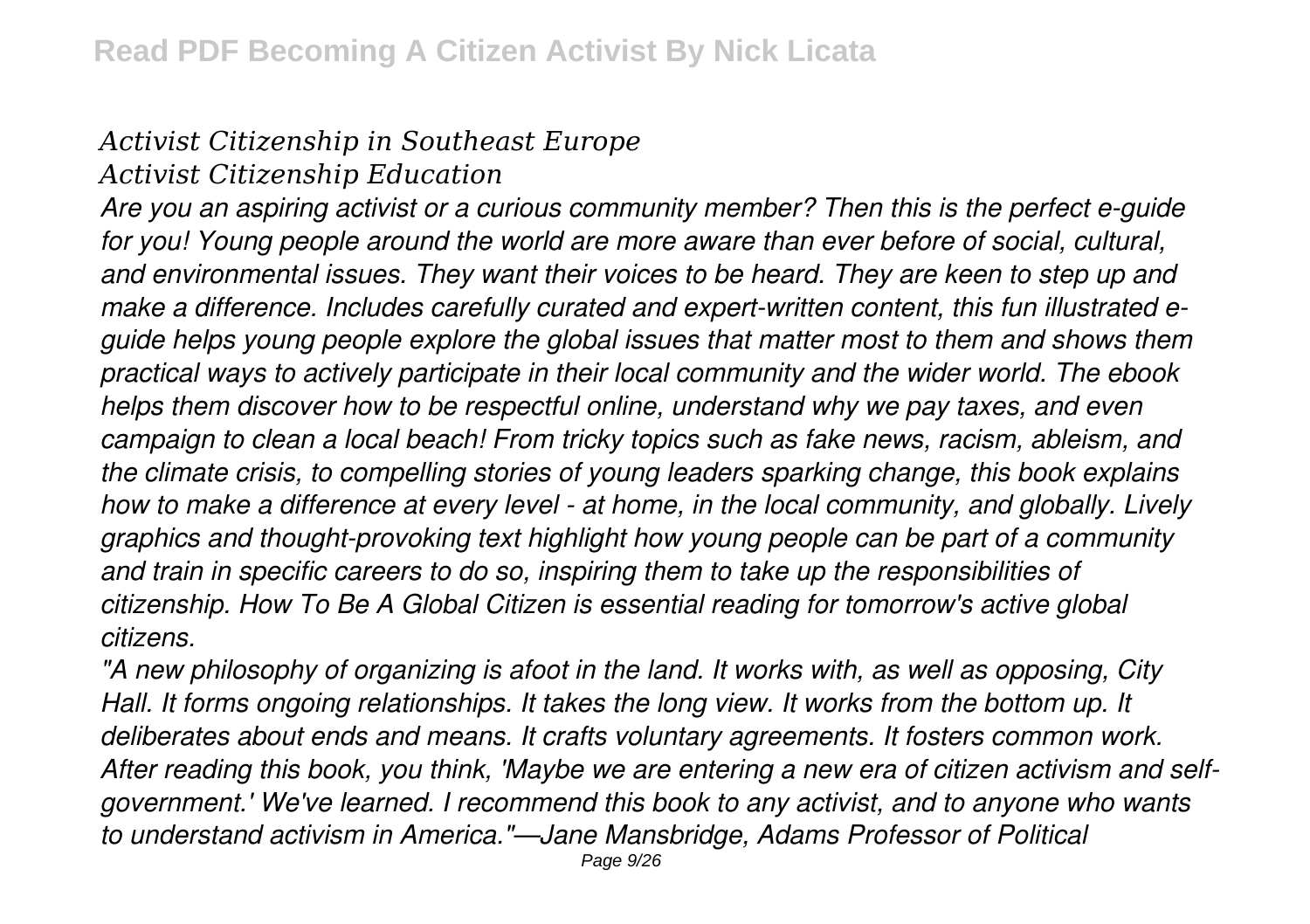*Leadership and Democratic Values, John F. Kennedy School of Government, Harvard University "This book is an extraordinarily useful and comprehensive account of the wave of renewal that is occurring in the United States today. . . . Americans should read this excellent book."—John Gardner, founder of Common Cause and former U.S. Secretary of Health, Education, and Welfare "Civic Innovation in America by Carmen Sirianni and Lewis Friedland is a wonderful book, rich in insights and stories of the growth of civic learning, dazzling in its facility with issues of contemporary democratic and social theory. It is also a book of democratic hope. As the authors weave together an account of the steady accumulation of learning that has developed over the last generation, they also help to give this growing movement depth and visibility and self-consciousness. Civic Innovation in America not only chronicles the broad and diverse stirrings of a movement for democratic revitalization, it aids in bringing the movement into being. It could not come at a more crucial time."—Harry Boyte, Co-Director, Center for Democracy and Citizenship, University of Minnesota "This book offers a fresh, innovative approach to social movements, especially with its focus on the emergence of partnership strategies (as distinct from more purely adversarial strategies). The book reminds us of the importance of designing public policies that build civic capacity. There is important and insightful information here for scholars, agency professionals, and community activists alike."—Anne Schneider, Dean of the College of Public Programs at Arizona State University "Civic Innovation in America is a remarkably detailed catalog of major efforts at civic renewal in health, the environment, journalism, and community organizing—taking place in scores of cities and towns around the country in the past 20 years. Yes—vital, innovative, in-the-trenches civic work in the midst of the Reagan-Bush-New-Democrat era. To document these efforts and to* Page 10/26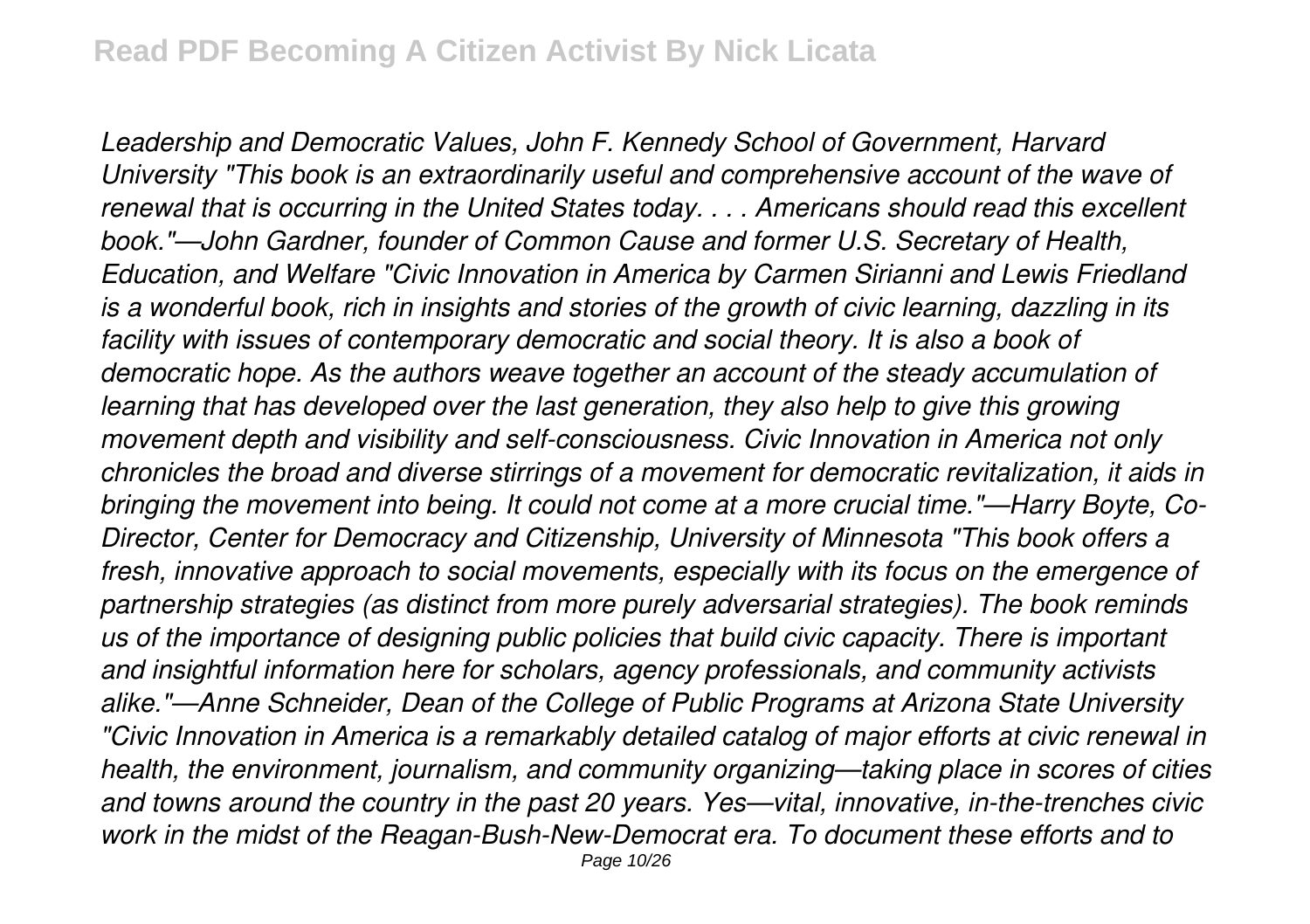*persuasively show in them common origins, common patterns, and common problems is a civic achievement in itself. Sirianni and Friedland not only describe important social change but contribute to it."—Michael Schudson, Professor of Communication, University of California, San Diego*

*This volume explores recent episodes of progressive citizen-led mobilisation that have spread across Southeast Europe over the past decade. These protests have allowed citizens the opportunity to challenge prevailing notions of citizenship and provided the chance to redress what is perceived to be the unjust balance of power between elites and the masses. Each contribution debunks the myth of inherently passive post-socialist populations imitating West European forms of civil society activism. Rather, we gain a deeper sense of progressive and innovative forms of activist citizenship that display essentialist and particular forms of protest in combination with the antics of global protest networks. Through richly detailed case study research, the authors illustrate that whilst the catalysts for protest in Southeast Europe were invariably familiar (the expanse of private ownership into urban public spaces; the impact of austerity), the pathology of such protests were undoubtedly indigenous in origin, reflecting the particular post-socialist/post-authoritarian trajectories of these societies. The chapters in this book were originally published as a special issue in Europe-Asia Studies. This guides premise is that citizens are at a disadvantage when seeking political favor or political change. Politics is a contact sport with specific rules of engagement, and this work*

*explains those rules in a clear, uncomplicated manner.*

*The Citizen Activist and Cultural Resources*

*Citizen Media and Practice*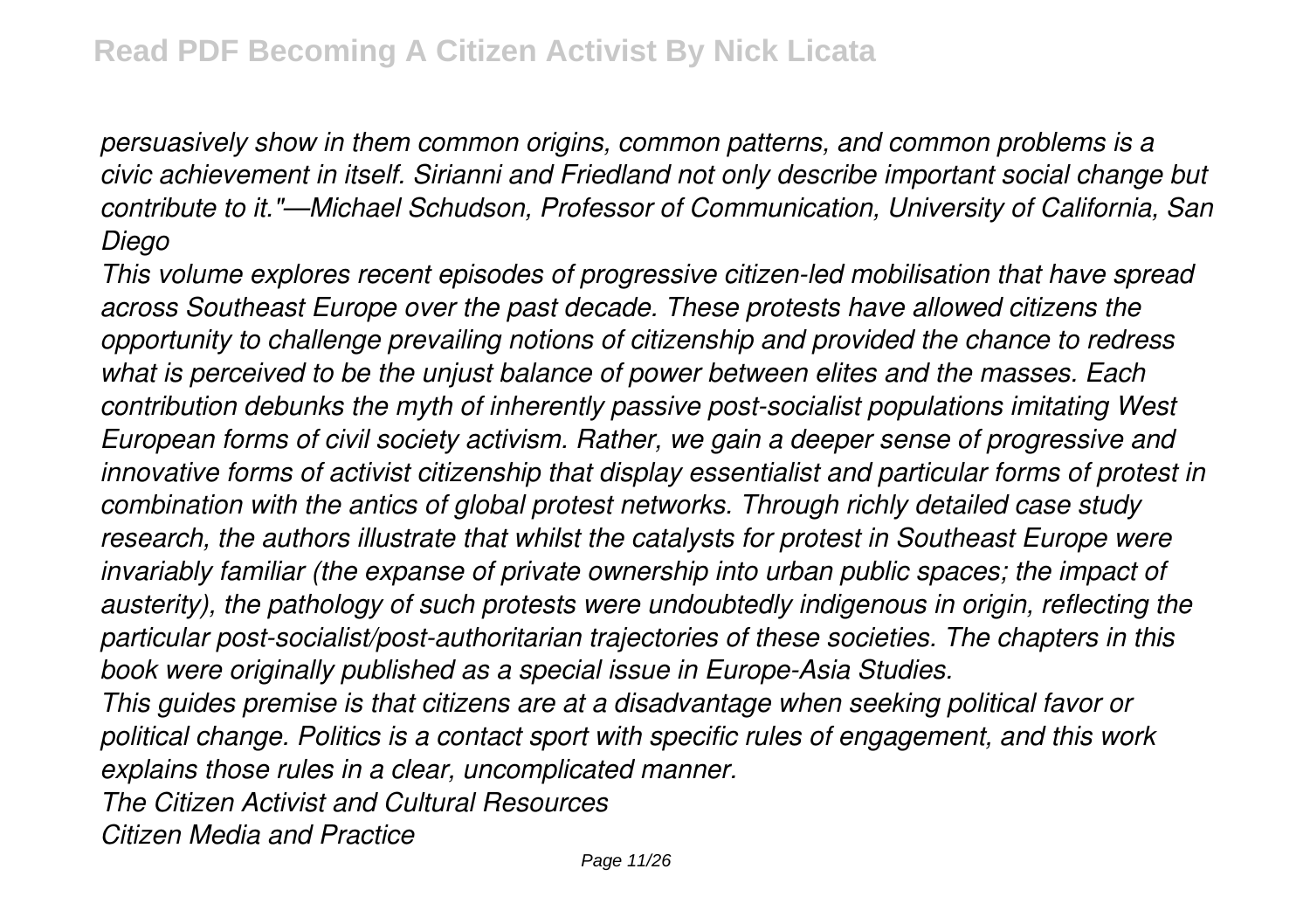### *Create a Citizen's Manifesto With Political Documents: Activist Edition How to Save Lives and Reduce Injuries The Practices of Global Citizenship Citizen Humanitarianism at European Borders Transformational Politics*

This book, based on 25 months of anthropological fieldwork, examines activists and activism in Palestinian nongovernmental organizations in Israel. It concentrates on the ways organizations enable certain processes of self-identification based on activists' constructions of modernity.

This book explores alternative models of civics and citizenship education. Specifically, it uses Justice Citizens, a participatory research and film-making project, as a tool to examine young people's ideas about active citizenship and participation in public spaces. It introduces a framework that seeks to explore the diverse and apparently contradictory nature of young people's active citizenship. The framework draws on complexity theory combined with critical pedagogy and democratic education to formulate an approach to developing active citizenship among young people. This approach extends theories of both critical pedagogy and education for citizenship, and by doing so seeks to explain the variegated nature of young people's engagement with civil society. This book contains a valuable repository of ideas and resources for application for teachers to use in schools and classrooms. Academics engaged in initial teacher education, at both primary and secondary levels, will find the framework of use when describing the importance and new approaches to civics and citizenship education within the current school and policy environments.

This groundbreaking collection advances understanding of the concept of media practices by critically interrogating its relevance for the study of citizen and activist media. Media as practice has emerged as a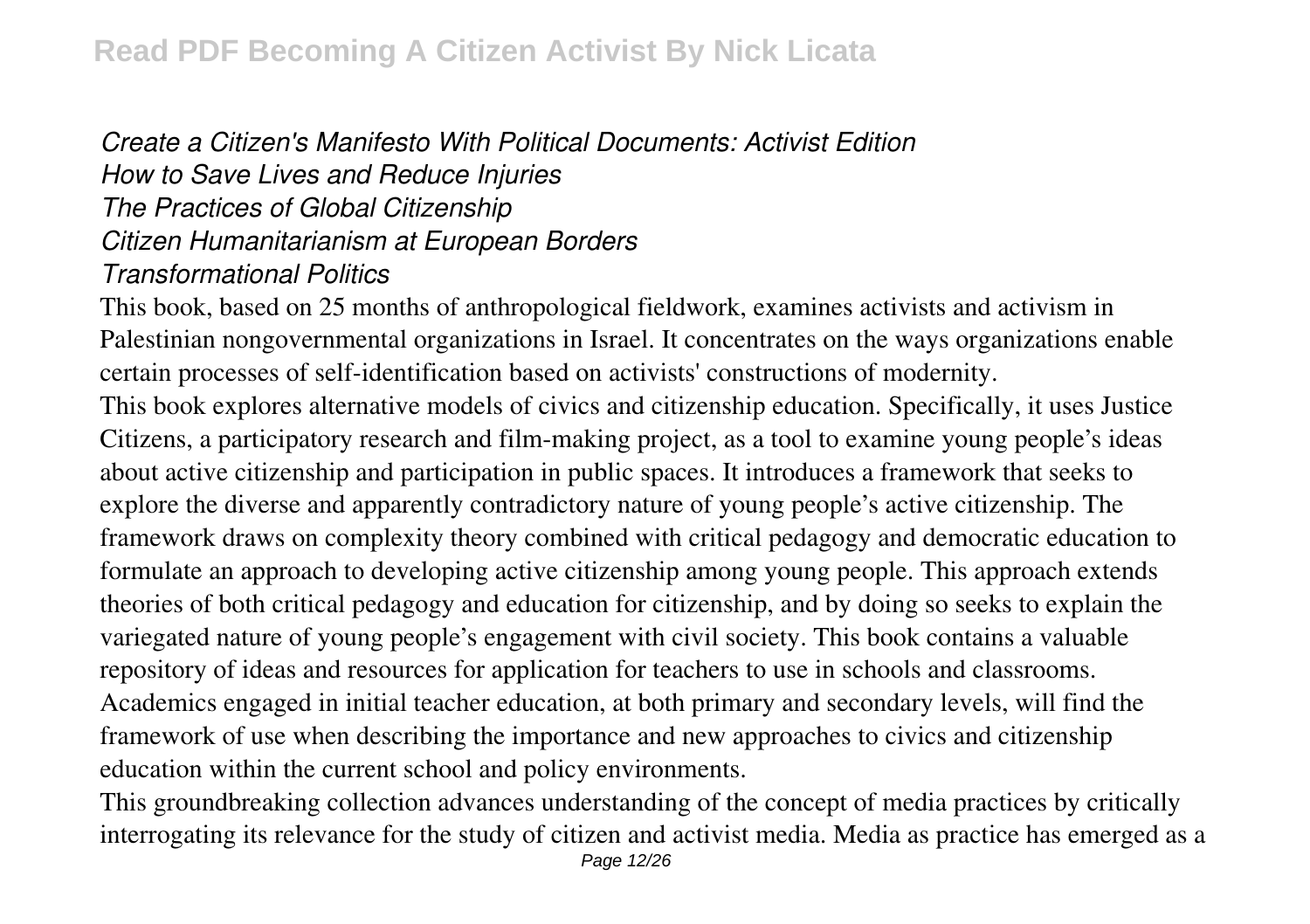### **Read PDF Becoming A Citizen Activist By Nick Licata**

powerful approach to understanding the media's significance in contemporary society. Bringing together contributions from leading scholars in sociology, media and communication, social movement and critical data studies, this book stimulates dialogue across previously separate traditions of research on citizen and activist media practices and stakes out future directions for research in this burgeoning interdisciplinary field. Framed by a foreword by Nick Couldry and a substantial introductory chapter by the editors, contributions to the volume trace the roots and appropriations of the concept of media practice in Latin American communication theory; reflect on the relationship between activist agency and technological affordances; explore the relevance of the media practice approach for the study of media activism, including activism that takes media as its central object of struggle; and demonstrate the significance of the media practice approach for understanding processes of mediatization and datafication. Offering both a comprehensive introduction to scholarship on citizen media and practice and a cutting-edge exploration of a novel theoretical framework, the book is ideal for students and experienced scholars alike.

Recent waves of social activism like the Occupy movement and Black Lives Matter show that you can fight city hall--or any other powerful entity for that matter. Now comes the playbook for citizen activists wanting to improve the world around them from Nick Licata, admired Seattle city councilmember and one of the city's most effective leaders of political and social change since the 1960s. In this smart and powerful book, Licata explains how to get organized, congregate power, and master the tactics for change. He is insightful in comparing effective communication with methods that just don't work. Licata's observations on the intricacies of power will empower any activist who wants to make a difference in today's world.

Community Empowerment, Public Policy, and the Movement for Civic Renewal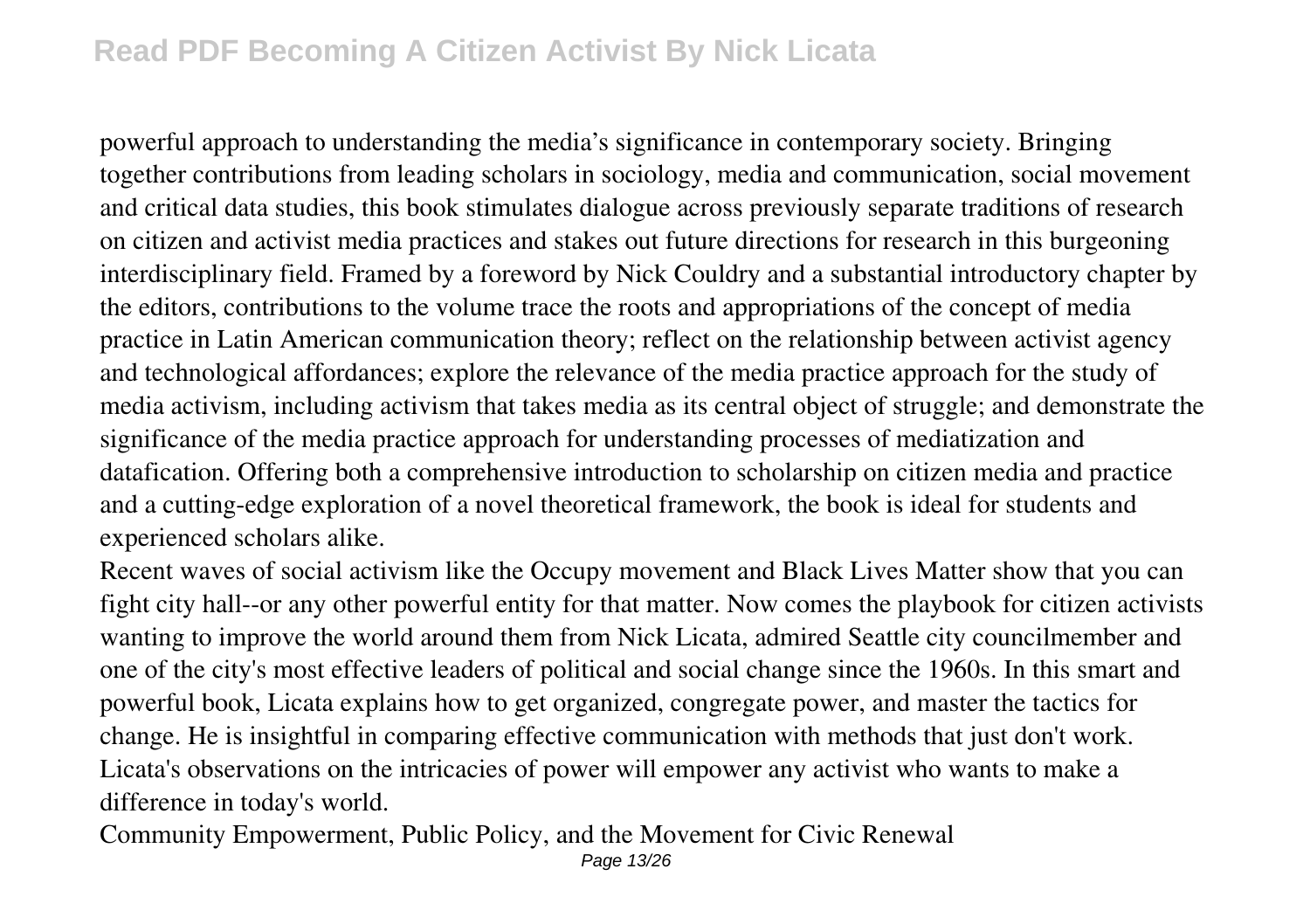Managing a Company in an Activist World Cross-sectarian Publics and Ethical Activism in Lebanon Civic Innovation in America The Leadership Challenge of Corporate Citizenship Citizenship, Activism and the City Be Informed. Get Involved.

The failure of current policy to address important quality of life issues for urban youth remains a substantial barrier to civic participation, educational equity, and healthy adulthood. This volume brings together the work of leading urban youth scholars to highlight the detrimental impact of zero tolerance policies on young people's educational experience and well being. Inspired by the conviction that urban youth have the right to more equitable educational and social resources and political representation, Beyond Resistance! offers new insights into how to increase the effectiveness of youth development and education programs, and how to create responsive youth policies at the local, state, and federal level. "DLP, Developmental Leadership Program; Australian Aid; Oxfam." This book explores the commonalities between the struggles of the last years around the Mediterranean and tries to find the cultural roots of this season of protests and activism against repression and a growing systemic crisis. Who are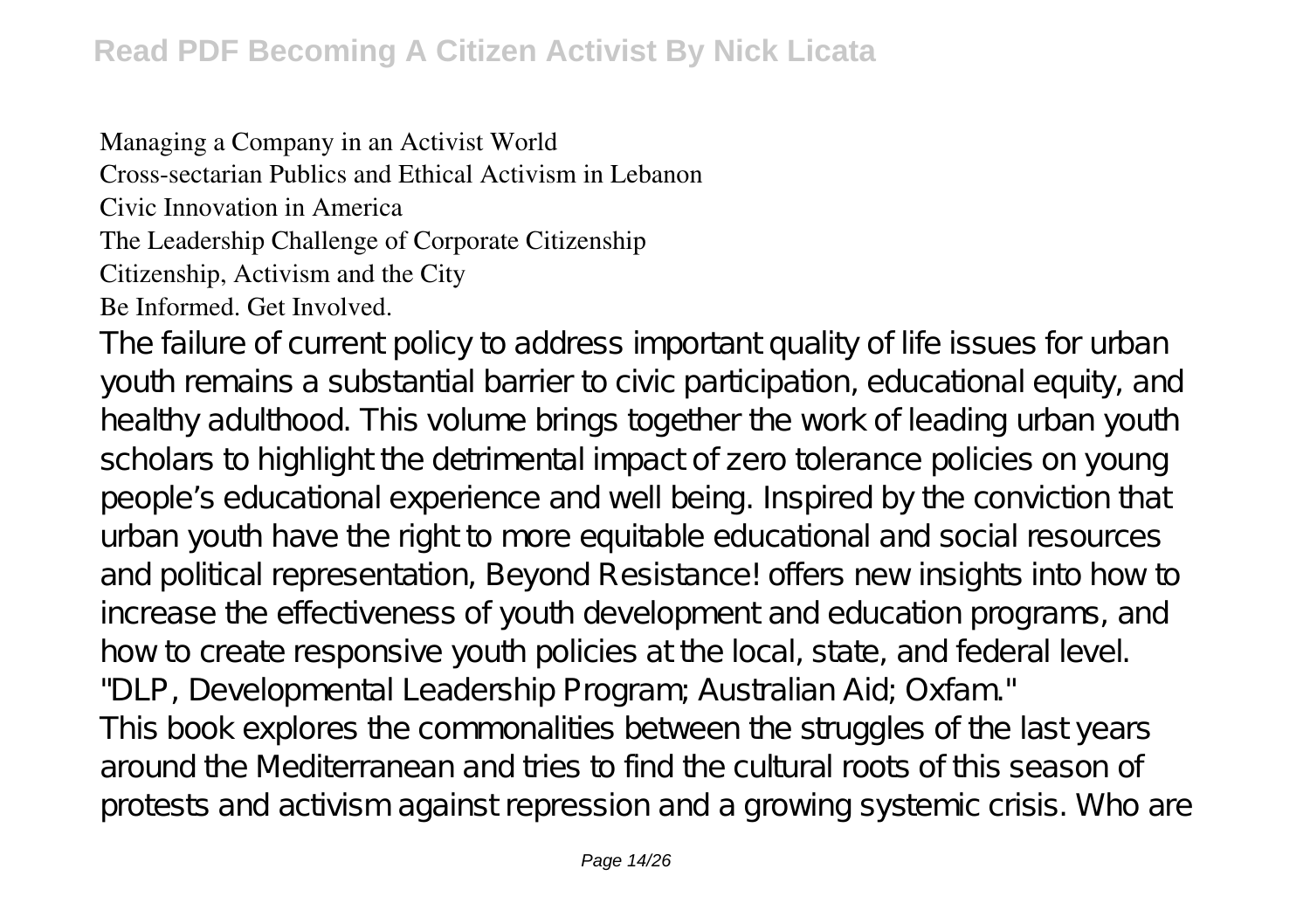their main characters? How has mobility of ideas and persons contributed to it? Why has the Mediterranean become the cradle of civil resistance? And how can one make sure that what has begun bears fruit? The author discusses how a strategic action of social movements and activists from both Europe and the Arab world can build the basis for a grassroots project for integration between the two shores, where mobility is at the core: on the one hand, mobility of ideas, activists, men and women of culture and other key-players, and trans-national strategizing; on the other hand, challenging the paradigms of visa policies and striving for a space of safe human mobility as one of the steps of a grassroots Mediterranean citizens project. Providing argument to a new theory of social mobilization, this book will be of interest to scholars of European and Arab politics as well as to political activists in the region.

"Make Blackout Poetry gives you a curated collection of political texts to deconstruct and repurpose for your own civic poetry. Reshape the words of past politicians, activists, and lawmakers and extract your own thoughts and ideas from presidential speeches, constitutional amendments, government memos, acts of Congress, Supreme Court opinions, and more"--Back cover. Reclaiming America Museum Activism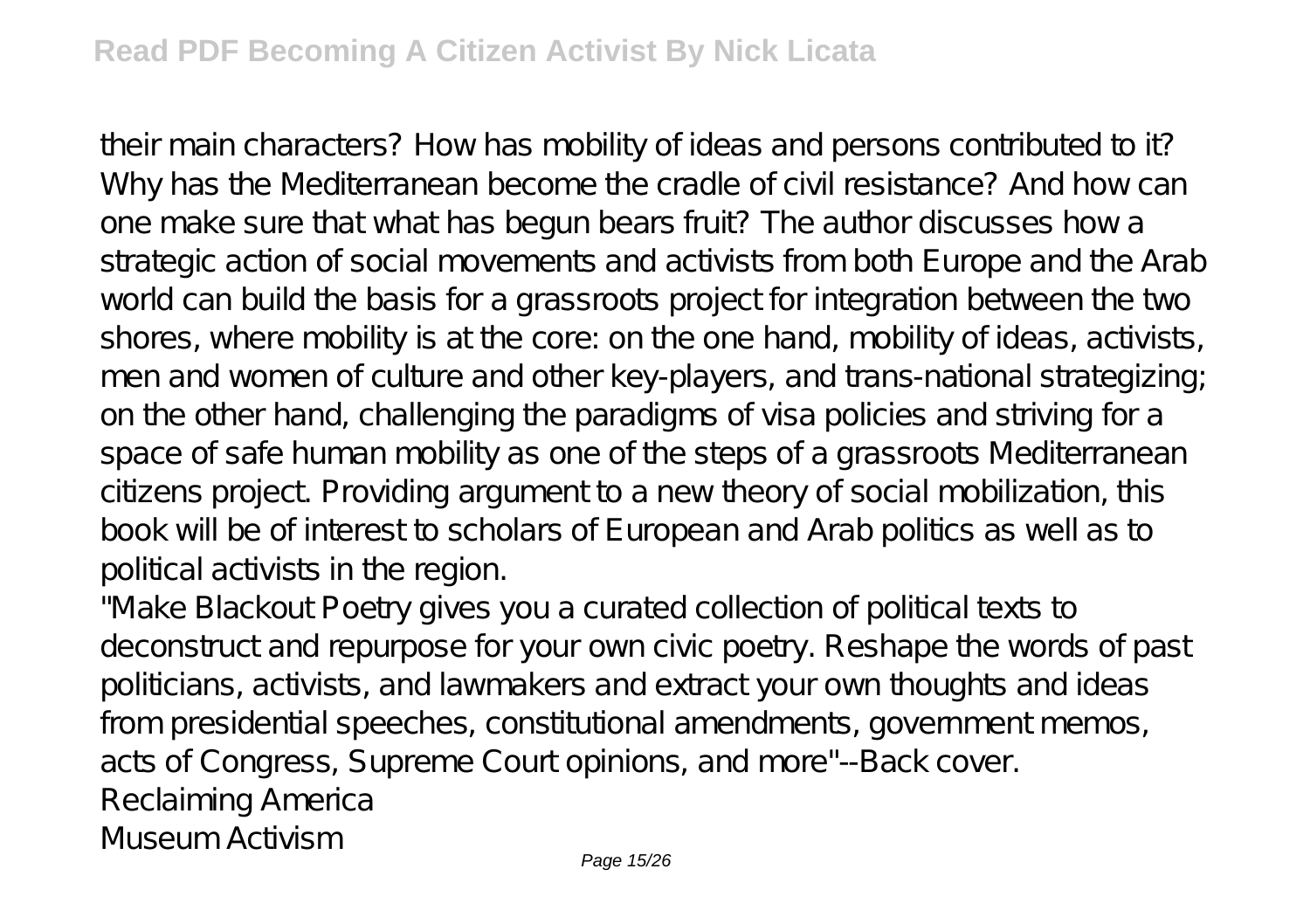Selfie Citizenship Citizen Youth How to be a Global Citizen An Ontology of Transformative Acts A Citizen's Guide to Playing and Winning the Game of Politics **From a pioneer in the field of "corporate citizenship"-a practical guide to launching programs that contribute to the community and improve the bottom line.**

**Gender, Activism, and International Development Intervention in Kyrgyzstan draws on feminist critiques and ethnographic data to interrogate how development has been implemented in Kyrgyzstan since 1991.**

**Film can be a socio-political and artistic-transformative cultural practice through which acts and activism are performed. Going beyond ideological constructs of activism and legal definitions of citizenship, this book offers a novel approach to understanding the ontology of acts and activist citizenship, particularly in the context of their expression through film. The author approaches film as act and focuses on the scene of film as a space that goes beyond representation, constituting its own reality through which** Page 16/26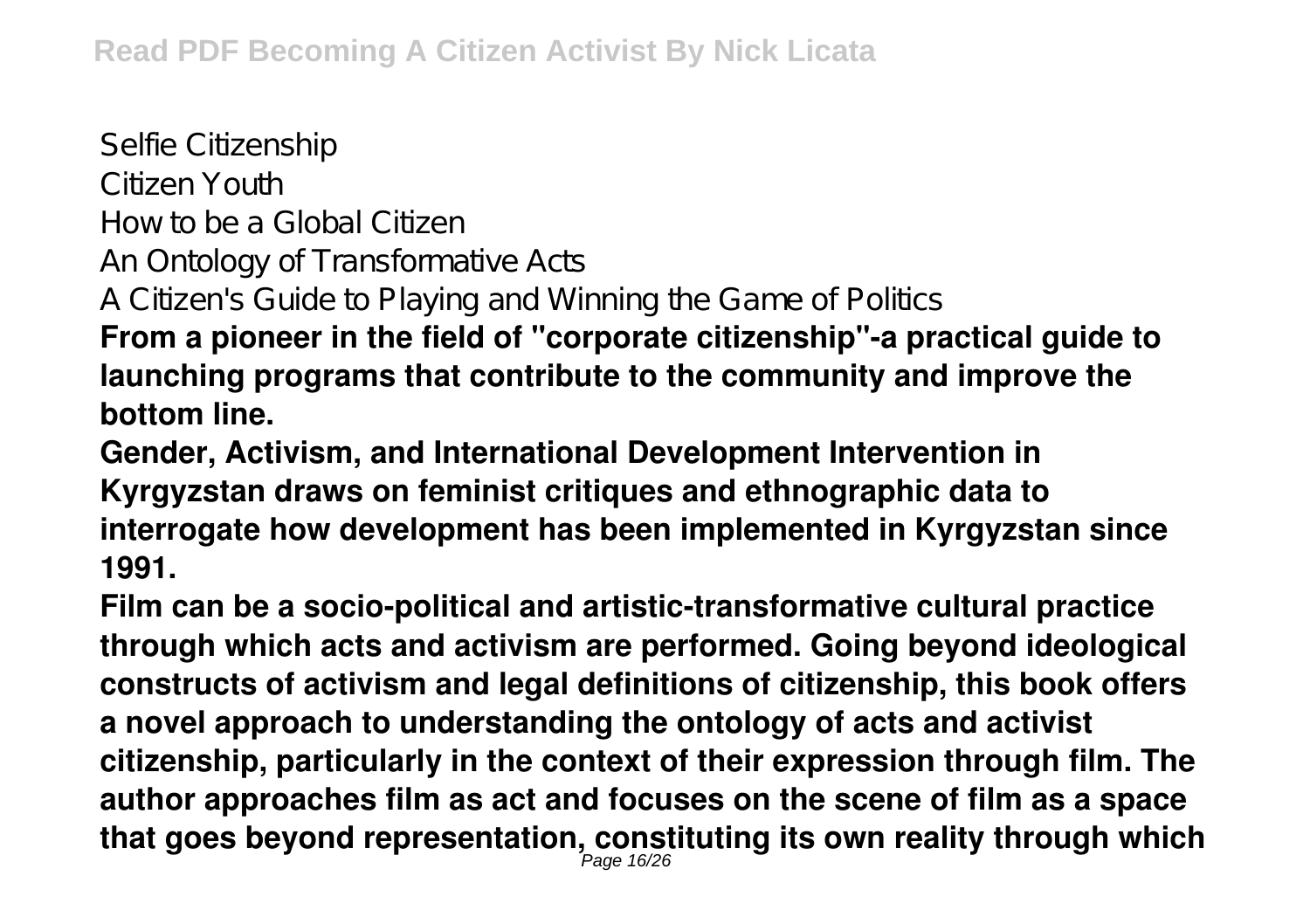**activist citizens emerge. By looking at autonomous creative acts through a range of directors' works from across the world, the author explores both the ontological and ontic dimensions of transformative acts of citizenship. In doing this the author poses the question of whether citizens are stepping out of dominant cultural ideologies to overcome social, ethnic, religious and economic divisions. This book is a fresh exploration of the ontology of acts and is essential reading for any academic interested in religion, theology, film and citizenship studies.**

**This collection examines issues of agency, power, politics and identity as they relate to science and technology and education, within contemporary settings. Social, economic and ecological critique and reform are examined by numerous contributing authors, from a range of international contexts. These chapters examine pressing pedagogical questions within socioscientific contexts, including petroleum economies, food justice, health, environmentalism, climate change, social media and biotechnologies. Readers will discover far reaching inquiries into activism as an open question for science and technology education, citizenship and democracy. The authors call on the work of prominent scholars throughout the ages, including Bourdieu, Foucault, Giroux, Jasanoff, Kierkegaard, Marx,** Page 17/26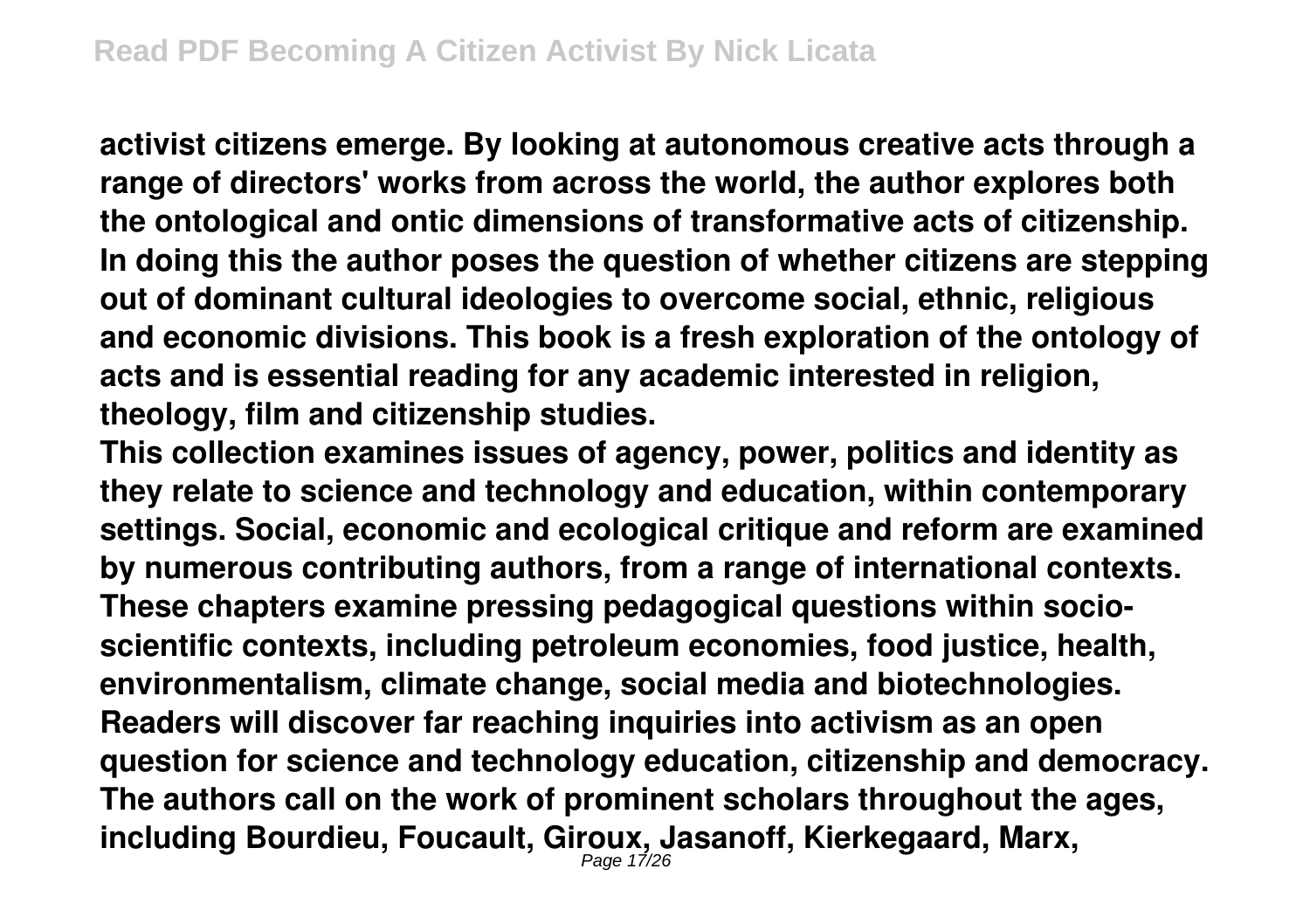**Nietzsche, Rancière and Žižek. The application of critical theoretical scholarship to mainstream practices in science and technology education distinguishes this book, and this deep, theoretical treatment is complemented by many grounded, more pragmatic exemplars of activist pedagogies. Practical examples are set within the public sphere, within selected new social movements, and also within more formal institutional settings, including elementary and secondary schools, and higher education. These assembled discussions provide a basis for a more radically reflexive reworking of science and technology education. Educational policy makers, science education scholars, and science and technology educators, amongst others, will find this work thoughtprovoking, instructive and informative. Letters to a Young Activist**

**The Activist Life of Carl Ridd**

**New Democratic Possibilities for Practice and Policy for America's Youth**

**Called to be a Citizen Acts of Citizenship Handbook of Research on Citizen Engagement and Public Participation in** Page 18/26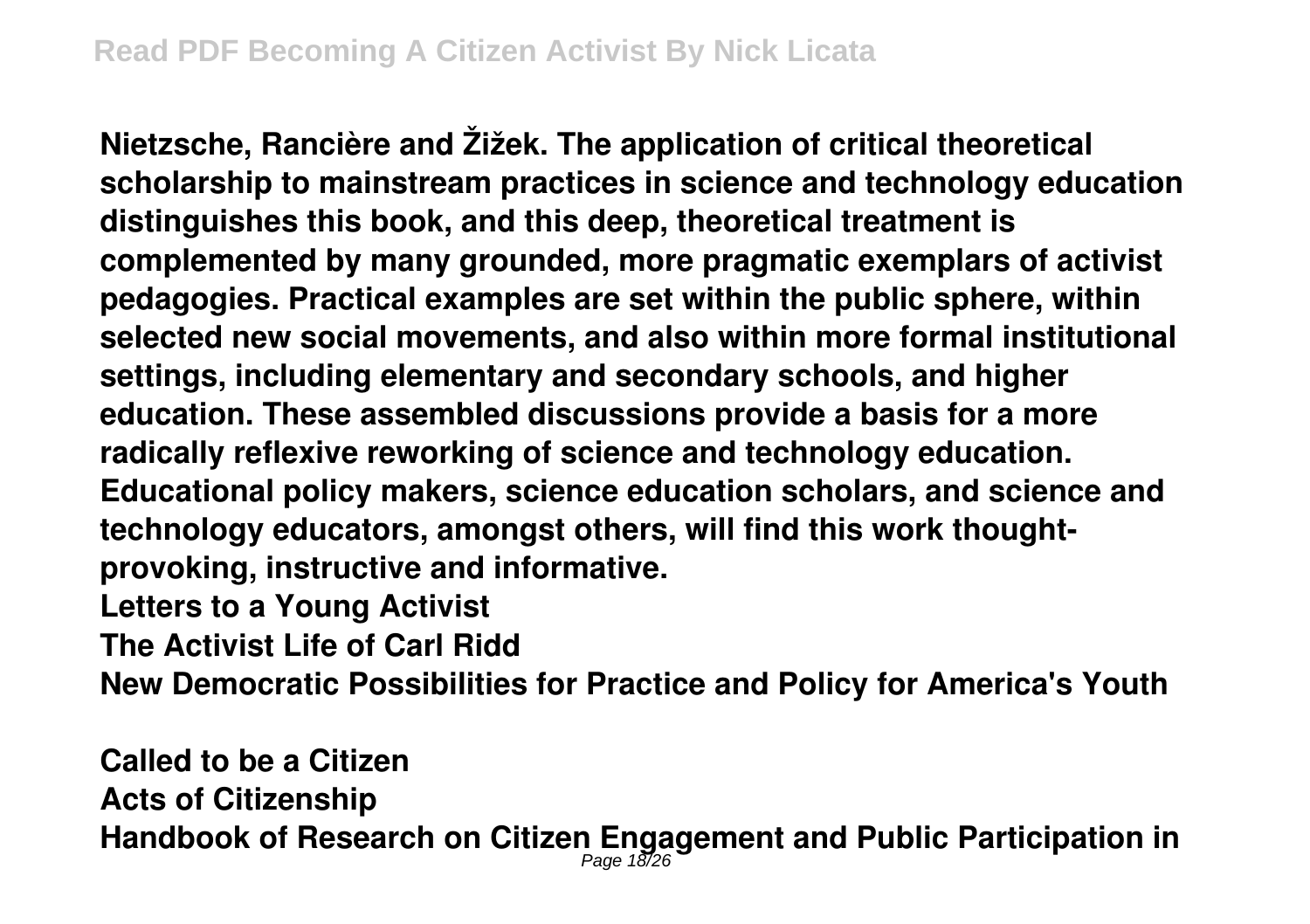#### **the Era of New Media**

**This book uses humour and personal insight to weave tales, analysis, and history in this insider account of an enlightened populist student movement. The students involved took their citizenship seriously by asking the authorities who they were benefiting and who they were ignoring. They altered the prevailing culture by asking, "why not do something different"? Unlike other books on the Sixties, this book shows how predominantly working middle-class white students in a very conservative region initiated radical changes. They ushered in a new era of protecting women and minorities from discriminatory practices. This vivid account of bringing conservative students around to support social justice projects illustrates how stepby-step democratic change results in reshaping a nation's character. Across the globe, students are seeking change. In the US, over 80 percent believe they have the power to change the country, and 60 percent think they're part of that movement. This book's portrayal of such efforts in the Sixties will inspire and guide those students.**

**This study examines how "cross-sectarian publics, " as both an**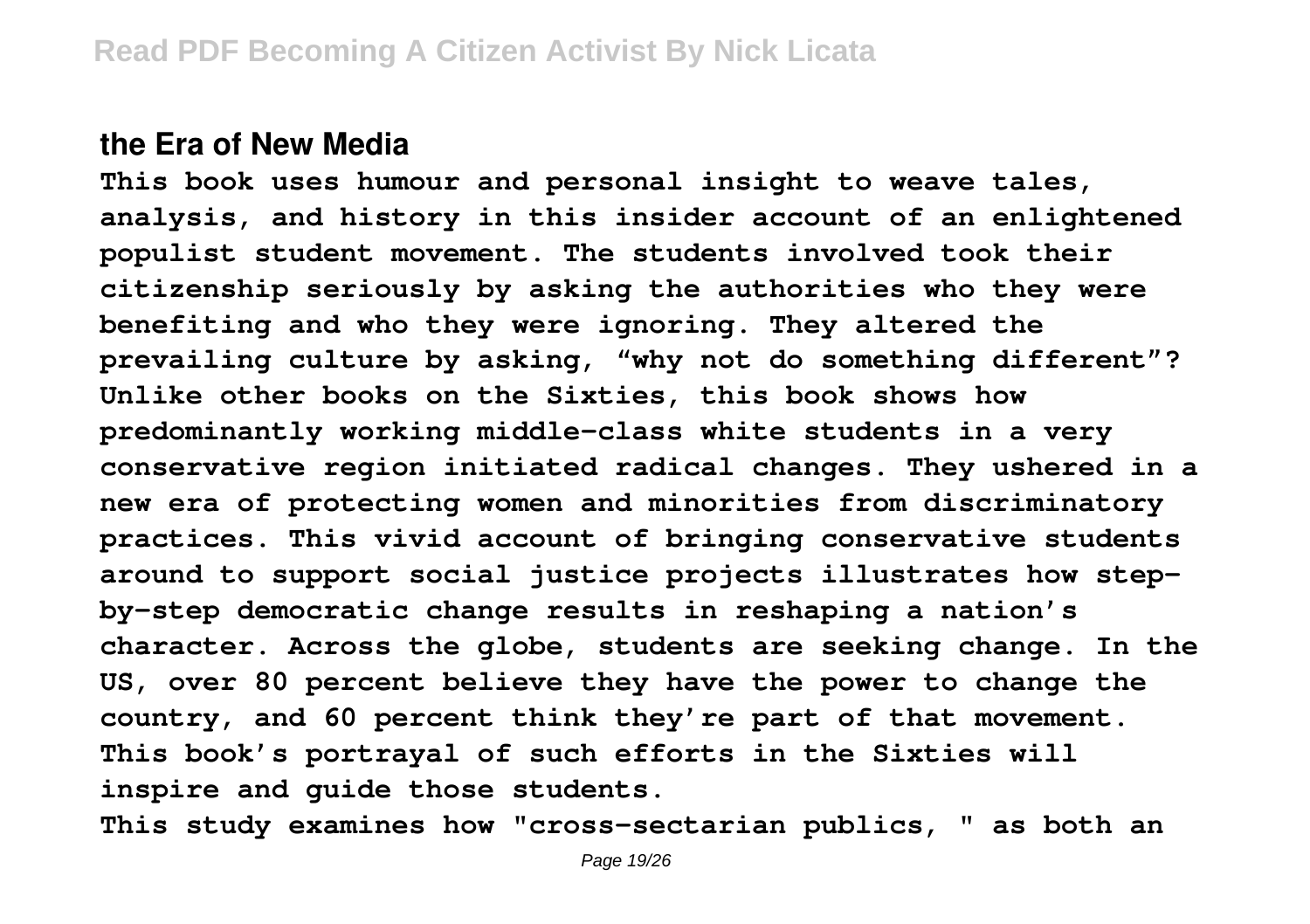**imagined and practiced project, became central to how Lebanese with diverse backgrounds related to other communities, their families, the state, the larger nation, and finally themselves in the unique confluence of postcolonial struggles for nationbuilding, post-Lebanese civil war anxieties about conflict resolution, and the Syrian civil war and the consequent refugee crisis. Based on 24 months of ethnographic research in Beirut between 2012 and 2015 with a wide-ranging set of actors such as low-income or unemployed NGO volunteers, middle-class social entrepreneurs, advocacy activists, the returning Lebanese diaspora, Lebanese politicians and bureaucrats, and Western aid workers, this dissertation argues that cross-sectarian publics was a middle-class-led project of ethical activism for transforming individuals in order to rebuild Lebanon and the Lebanese independent of sectarianism. Diverse forms of ethical activism that took place in cross-sectarian publics proliferated competing moral visions, discourses, and practices on "Lebanon, " its problems, and its future. Ethical activism articulated an affective longing for a national identity, a shared culture, and an autonomous individuality that were believed never to have**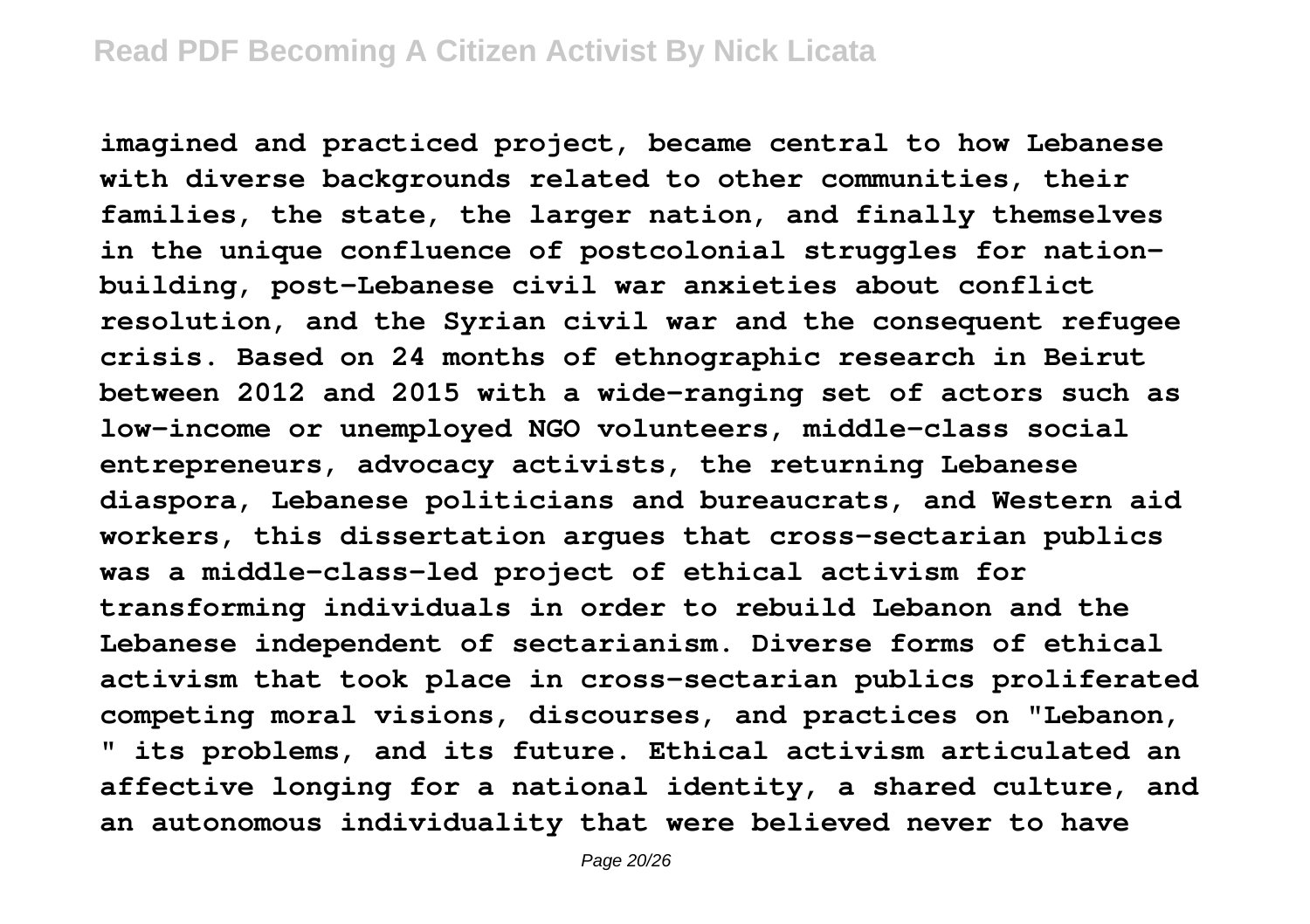**properly existed in Lebanon. The aspired figure of the ethical activist was constructed (i) vis-à-vis the state and society, which were imagined as corrupt and sectarian, and (ii) vis-à-vis the precarious others of the city, who were imagined as disruptors of the public order. Employing an intersectional analysis that attends to how categories of class, urbanity, age, gender, kinship, sect, and religion interacted to shape everyday affective and temporal experience, this dissertation bridges the study of the experiential and the structural. In contrast to most anthropological work, which has typically separated the political and the ethical, this work documents entanglements of the political and the ethical by demonstrating that the ethical activism that articulated political participation as a virtue unexpectedly transformed a grassroots movement into a leading political actor. More than other types of activists, the figure of the entrepreneurial activist was believed to be a role model of an autonomous citizen and an effective political actor for its combination of professionality and passion. Participation in cross-sectarian publics such as hiking-trips, movie theaters, university classrooms, TEDx talks, NGO offices, and cosmopolitan**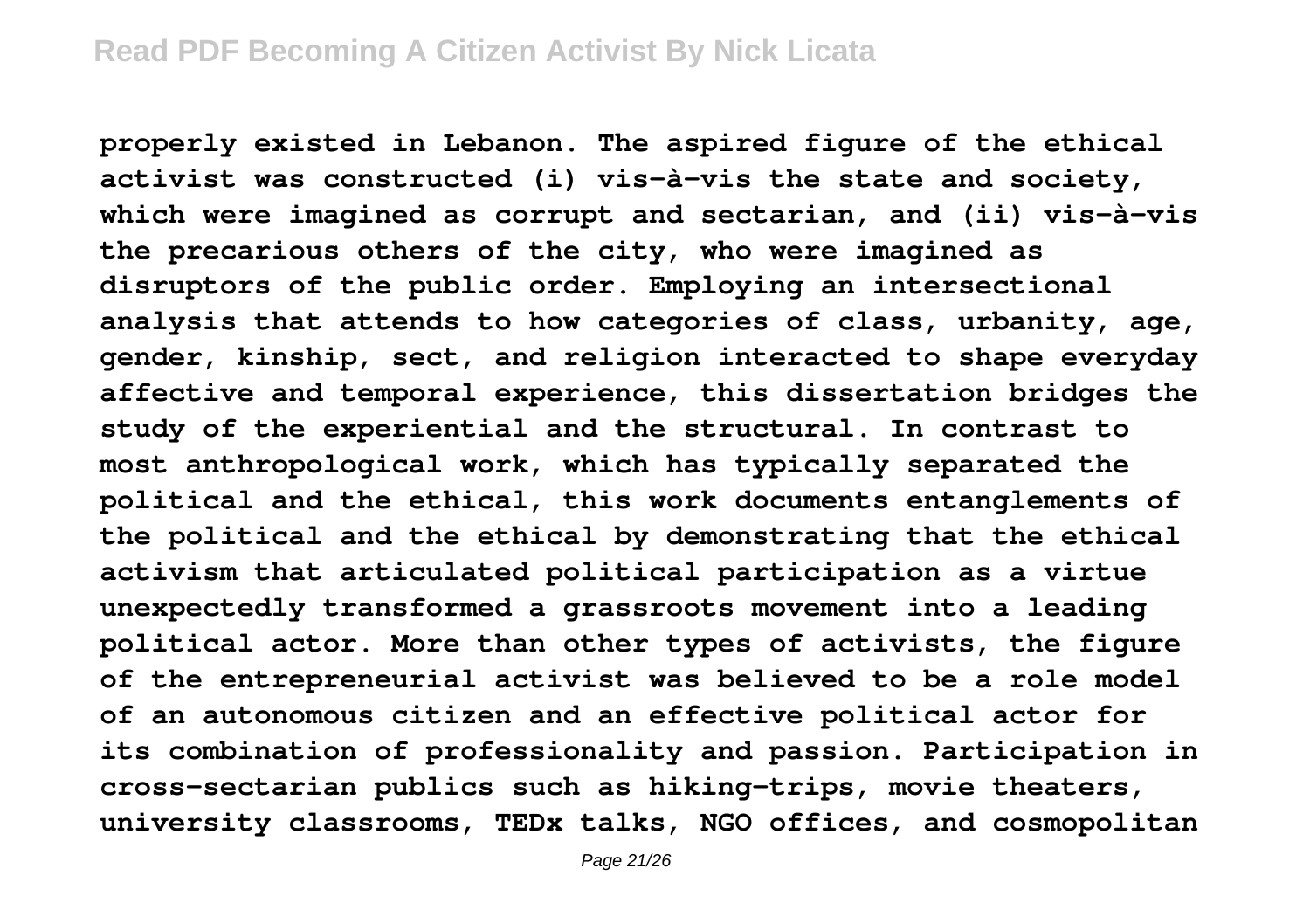**cafés was entangled in class-based, sect-specific, and genderbased anxieties about being recognized as an autonomous citizen through both self-transformation and political activism. Thus, this study suggests that local framings of activism cannot be understood only through lenses of the history of the liberal human rights discourse or neoliberalism, but were also tied to diverse postcolonial aspirations and practices about becoming a "non-sectarian" and nationalist Lebanese who could build a future nation-state. This historically grounded anthropological study, which unpacks the complex layers of cross-sectarian publics and civil society activism in Lebanon, ultimately questions the existing scholarly work on political subjectivity, civil society, and activism that either optimistically focuses on imaginations of "alternative futures" by romanticizing political activism as subversive, or dismissively concludes that the emergent mobilizations "reproduce" neoliberalism, sectarianism, or existing power relations. It shows that crosssectarian publics were constitutive of upward social mobility, meaning-making, hoping, dreaming, and cultivating friendship and care in a place where violence, fear, and uncertainty had become**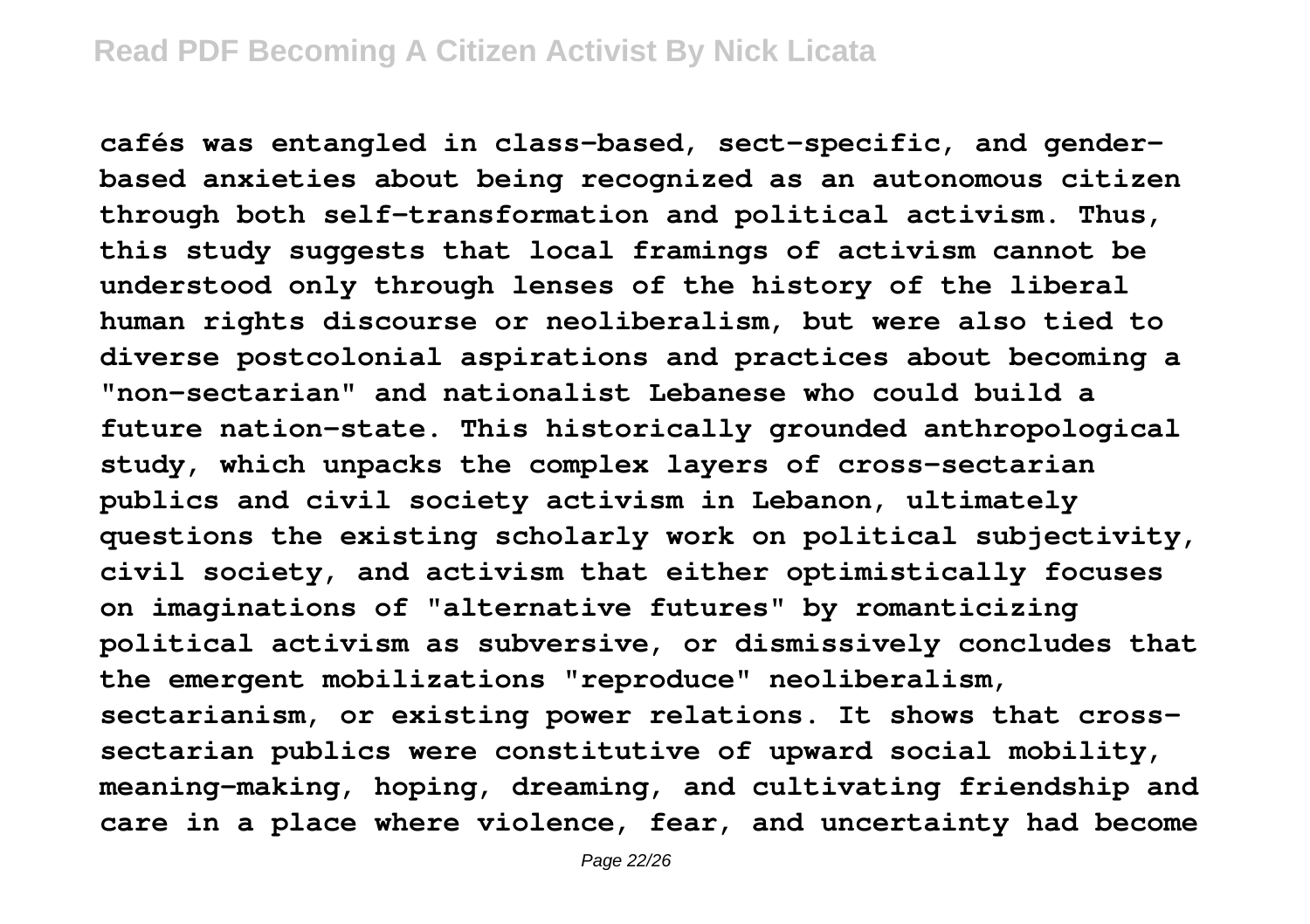**part of everyday life. Yet, it also reveals that ethical activism was a space for domination and exclusion by silencing other problems and sufferings, such as those of Syrian refugees and other urban poor.**

**Presents biographical profiles of American women leaders and activists, including birth and death dates, major accomplishments, and historical influence.**

**New media forums have created a unique opportunity for citizens to participate in a variety of social and political contexts. As new social technologies are being utilized in a variety of ways, the public is able to interact more effectively in activities within their communities. The Handbook of Research on Citizen Engagement and Public Participation in the Era of New Media addresses opportunities and challenges in the theory and practice of public involvement in social media. Highlighting various communication modes and best practices being utilized in citizen-involvement activities, this book is a critical reference source for professionals, consultants, university teachers, practitioners, community organizers, government administrators, citizens, and activists.**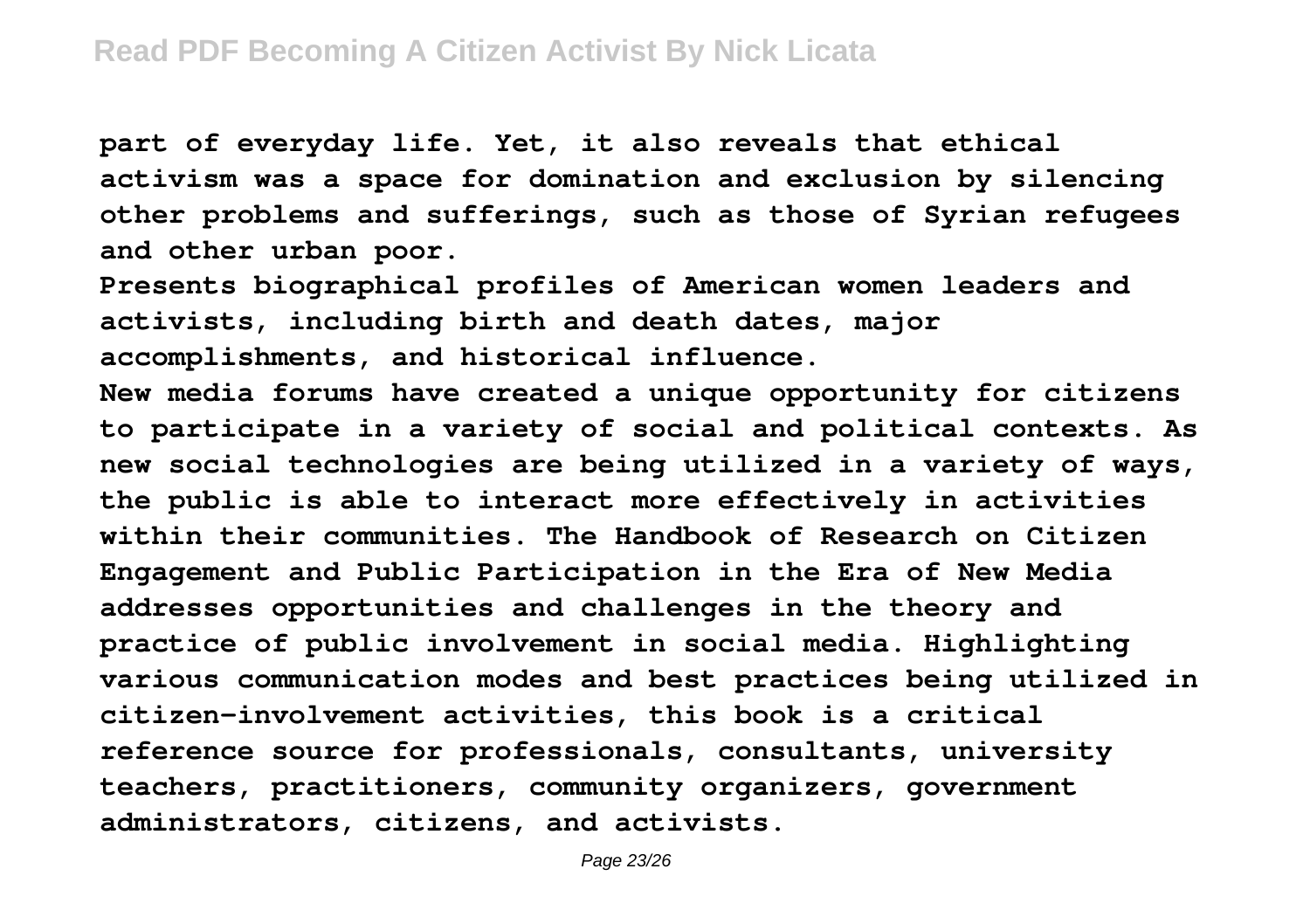**Gender, Activism, and International Development Intervention in Kyrgyzstan Culture, Activism, and Agency in a Neoliberal Era Organizations, Gender and the Culture of Palestinian Activism in Haifa, Israel Longing for a Nation Citizen Activist's Internet Guide Citizen Activism and Mediterranean Identity Theory, Study, and Practice** *Argues that traditional political science is failing to identify and address fundamental political phenomena of our time and proposes an alternative*

*value-based political science.*

*The growth of the Internet has changed almost every aspect of society, and social activism is no exception. Circulating petitions and organizing rallies is easier than ever, but so is the illusion of creating change without putting in effort. Readers learn the ways activism has changed in the Internet era. The informative text is supplemented with detailed charts and annotated quotes presenting multiple points of view. By learning more about online activism, young adults can become more informed about how to take a stand on issues*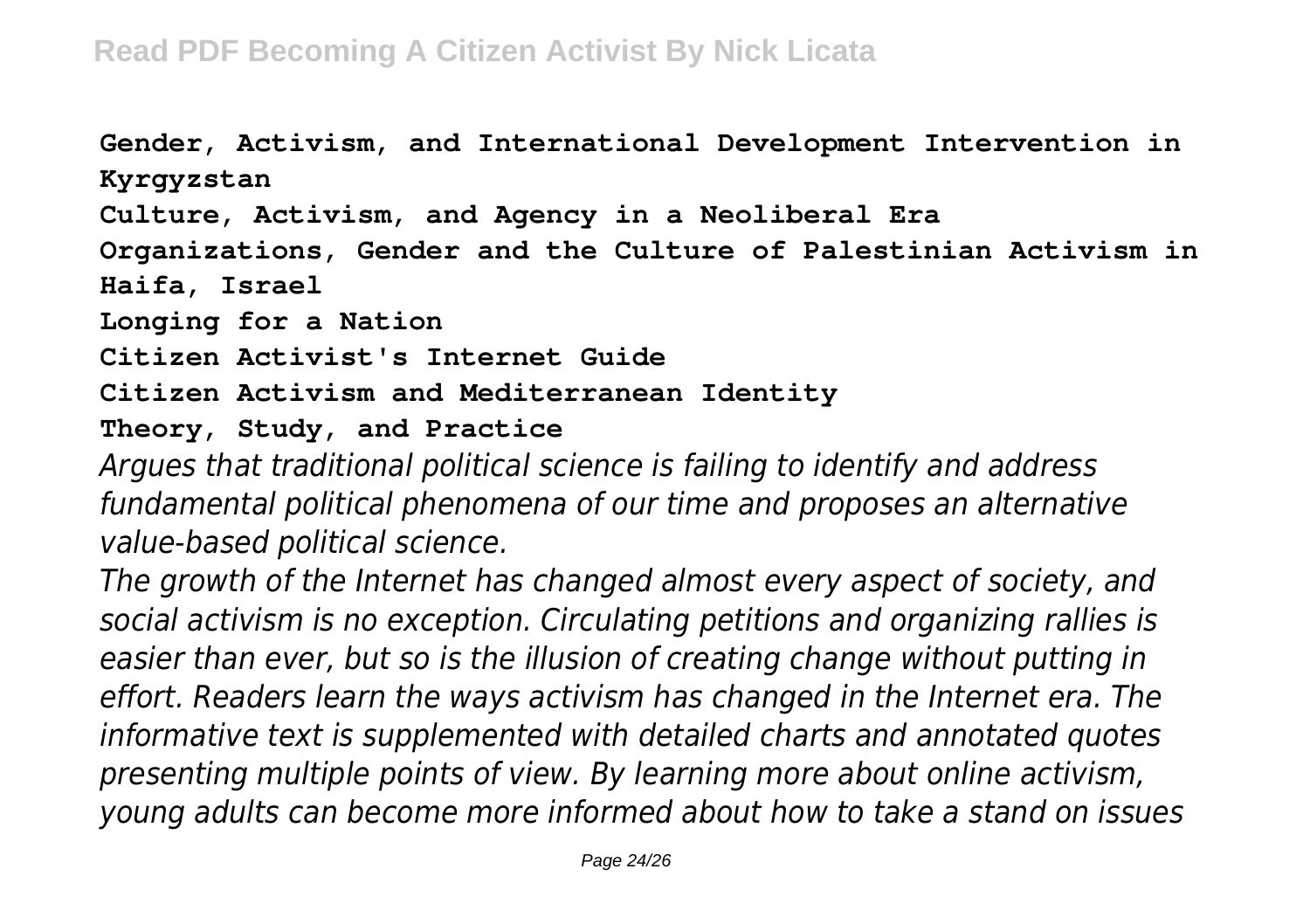*they are passionate about.*

*"Be original. See what happens." So Todd Gitlin advises the young mind burning to take action to right the wrongs of the world but also looking for bearings, understanding, direction, and practical examples.In Letters to a Young Activist, Todd Gitlin looks back at his eventful life, recalling his experience as president of the formidable Students for a Democratic Society in the '60s, contemplating the spirit of activism, and arriving at some principles of action to guide the passion and energy of those wishing to do good. He considers the three complementary motives of duty, love, and adventure, and reflects on the changing nature of idealism and how righteous action requires realistic as well as idealistic thinking. And he looks forward to an uncertain future that is nevertheless full of possibility, a future where patriotism and intelligent skepticism are not mutually exclusive.Gitlin invites the young activist to enter imaginatively into some of the dilemmas, moral and practical, of being a modern citizen--the dilemmas that affect not only the problems of what to think but also the problems of what to love and how to live. The Invisible and the Impossible Nike, Clean Air, and the New National Activism Teacher, Activist, Global Citizen*